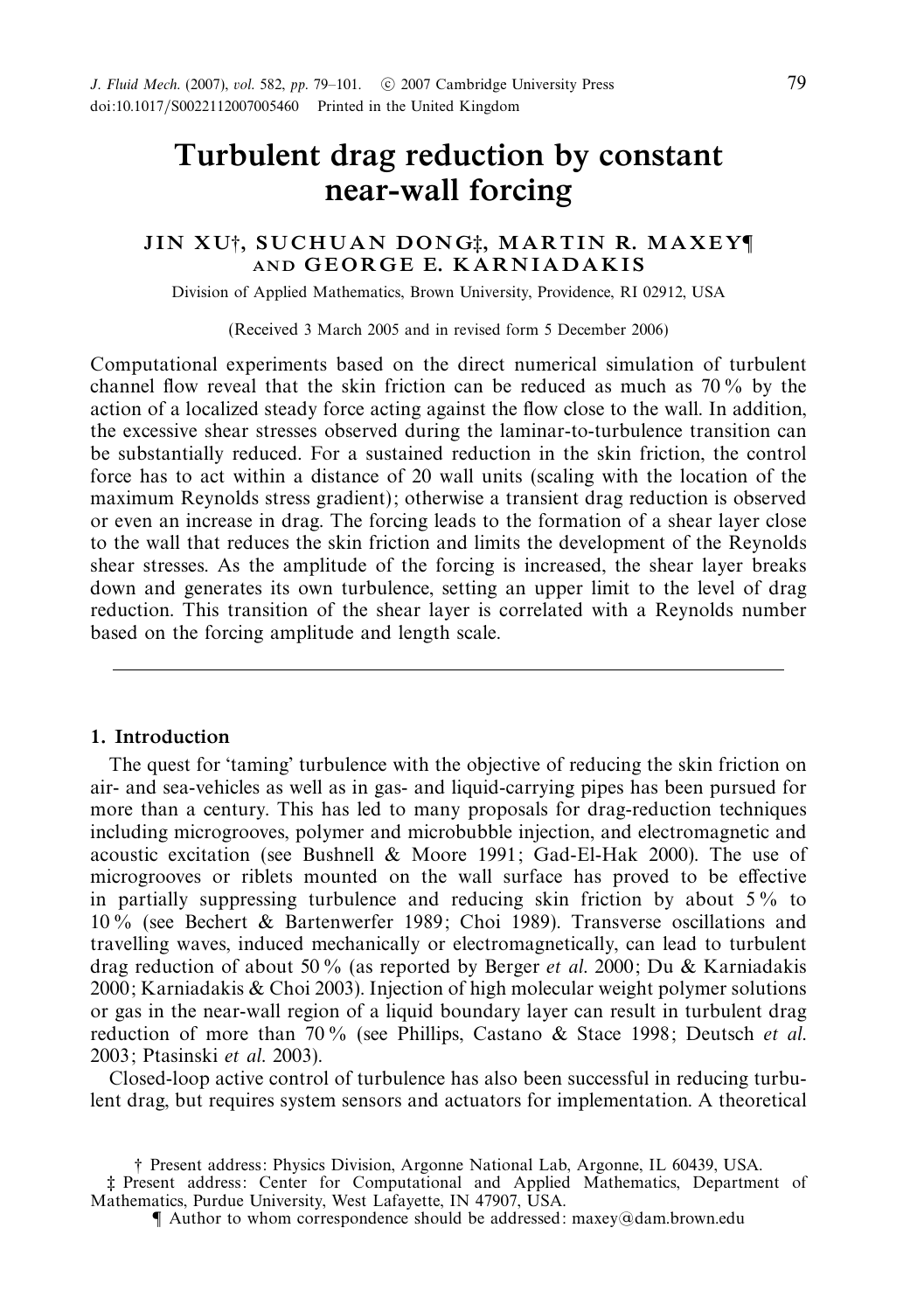

FIGURE 1. Profiles of (*a*) the gradient of the Reynolds shear stress, scaled by  $u^3$ /*v* and (*b*) Reynolds shear stress, against distance from the wall  $y^+$ . Results at  $Re_\tau = 135$  (solid line);  $Re_\tau = 192$  (dashed line);  $Re_\tau = 380$  (dotted line);  $Re_\tau = 633$  (dashed-dotted line).

example is provided by the technique of 'opposition control' proposed by Choi, Moin & Kim (1994) and Hammond, Bewley & Moin (1998). Opposition control employs a sensor plane located at a distance from the wall  $y^+=10-25$ , in terms of wall variables, where the wall normal velocity is measured. Opposing inflow/outflow velocity boundary conditions are imposed at the wall so as to give an effective zero wall normal velocity at each point in the sensing plane. The level of drag reduction is about 26 % at  $Re_\tau = 100$ , but drops to 19 % at  $Re_\tau = 720$ , as reported by Chang, Collis & Ramakrishnan (2002); further results are given by Iwamoto, Suzuki & Kasagi (2002). The level of drag reduction is also sensitive to the location of the control plane. Another numerical example of flow control is given by Jiménez  $\&$  Pinelli (1999) where selective filtering of the vorticity transport, averaged in the streamwise direction, leads to a reduction of the near-wall streaks.

In this paper, we consider the effects of a localized constant streamwise forcing applied to the flow. The forcing  $\vec{F}$  is applied in the near-wall region and acts to oppose the flow. The forcing is uniform in directions parallel to the wall. One motivation for this study is a consideration of the effect of the Reynolds shear stress on the mean momentum distribution. For turbulent Poiseuille flow in a channel, the mean momentum equation is

$$
\rho \frac{\partial U_1}{\partial t} = -\frac{\mathrm{d}P}{\mathrm{d}x_1} + \frac{\partial}{\partial x_2} \left\{ -\rho \overline{u_1 u_2} + \mu \frac{\partial U_1}{\partial x_2} \right\} + F_1,\tag{1.1}
$$

and under conditions of steady flow, without forcing, this gives the usual linear shear stress profile, where the sum of the Reynolds stress and viscous stress varies linearly across the channel. The Reynolds stress is zero at the wall and attains a maximum value at a distance from the wall that in terms of wall variables scales with  $Re<sub>\tau</sub><sup>1/2</sup>$  (see Sreenivasan 1989). The acceleration of the mean flow, or the response to an applied forcing *F*1, however, depends on the gradient of the shear stress. The gradient of the Reynolds stress is positive near the wall and then has a smaller negative value in the core of the channel. This is illustrated by the simulation results described below and shown in figure 1. Here, the profile of the gradient of the Reynolds shear stress is plotted, scaled in wall variables, for different Reynolds numbers  $Re<sub>τ</sub>$ . In all cases,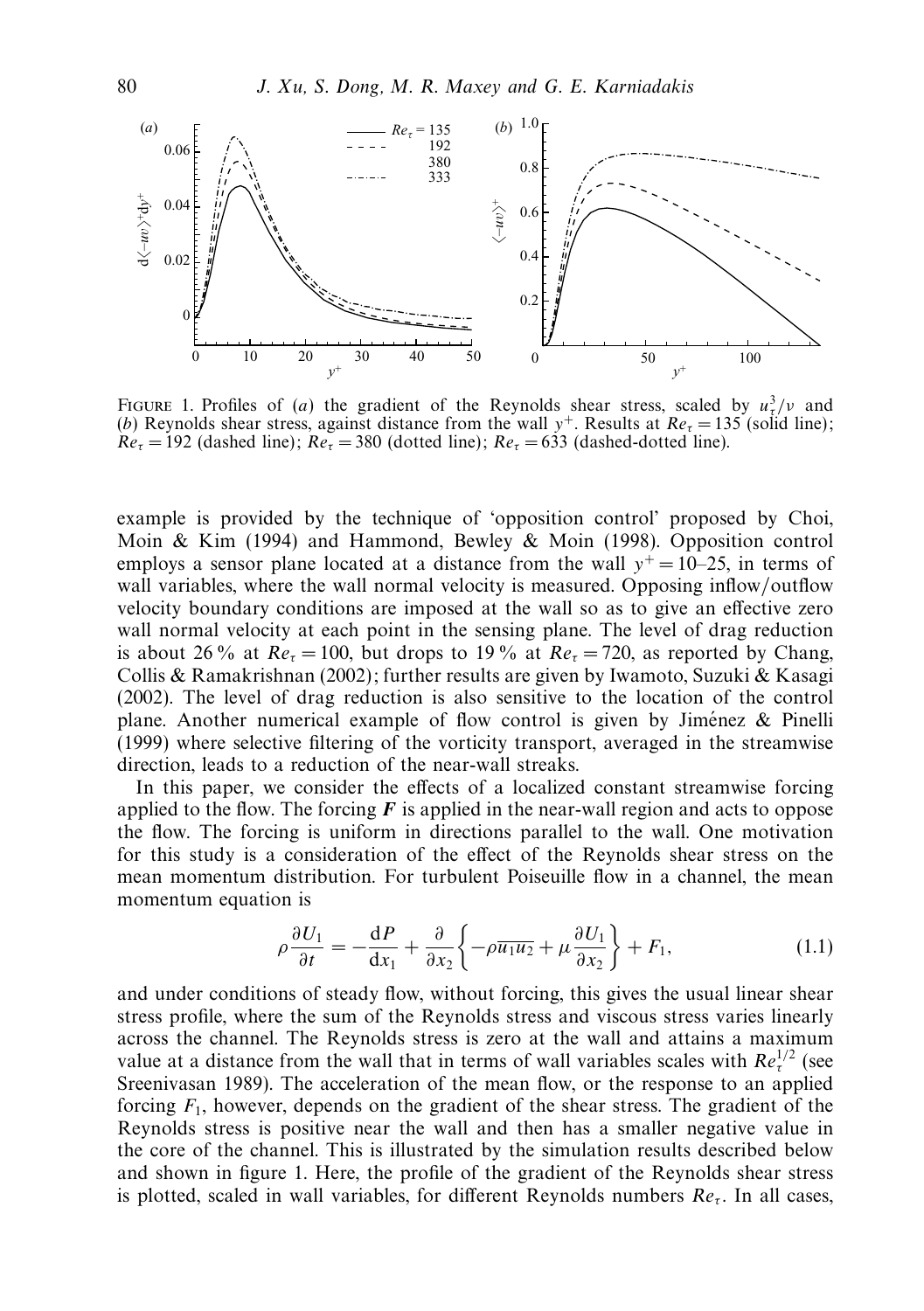

Figure 2. Profiles of the average streamwise force density for bubbles and particles in a channel flow at  $Re_\tau = 135$  and 200. (i)  $Re_\tau = 200$ , bubbles; (ii) 135, bubbles; (iii) 135, particles.

the gradient has a maximum at approximately  $y^+=8$ , while the location  $y^+_p$  at which the gradient is zero and the Reynolds stress is a maximum increases as the Reynolds number is increased. The corresponding profiles for the Reynolds shear stress are also shown in figure 1. Fife et al. (2005) have made similar observations about the Reynolds stress gradient for turbulent Couette flows and other wall-bounded flows. The effect of the constant streamwise forcing proposed here counteracts the influence of the gradient of the Reynolds shear stress.

One context in which a similar feature has been observed is in the simulation of a turbulent channel flow seeded with microbubbles (Xu, Maxey & Karniadakis 2002; Maxey et al. 2003). Here the bubbles displace the liquid and one of the dynamic effects is to reduce the local inertia of the flow. This may be represented by a body force density acting on the flow that is proportional to the local concentration of the bubbles and the local acceleration of the fluid. On average, the streamwise component of the force opposes the flow close to the wall and accelerates the flow further away from the wall. Figure 2 shows sample profiles for the averaged streamwise component of this effective force density under various flow conditions. The orientation of the force near the wall is linked to that of the Reynolds stress gradient. For a flow seeded with denser solid particles, the force density is positive close to the wall. It is observed too that the bubbles reduce the effectiveness of momentum transfer by the Reynolds shear stress and there is a reduction in the skin friction, while for denser particles there is an increase in skin friction. While the dynamics of drag reduction by microbubbles is complex and involves many factors, the results provide a motivation for the present study and suggest that the effect of streamwise forcing is worth investigating as an independent issue.

As we will show, the imposition of a streamwise forcing substantially modifies both the mean flow and the turbulence in the near-wall region. In the following sections, we summarize the simulation procedures and then give results for the change in skin friction as the parameters of the forcing are varied. Following this, the influence of the forcing on turbulence structure is discussed, considering both the effects of strong forcing and intermediate levels.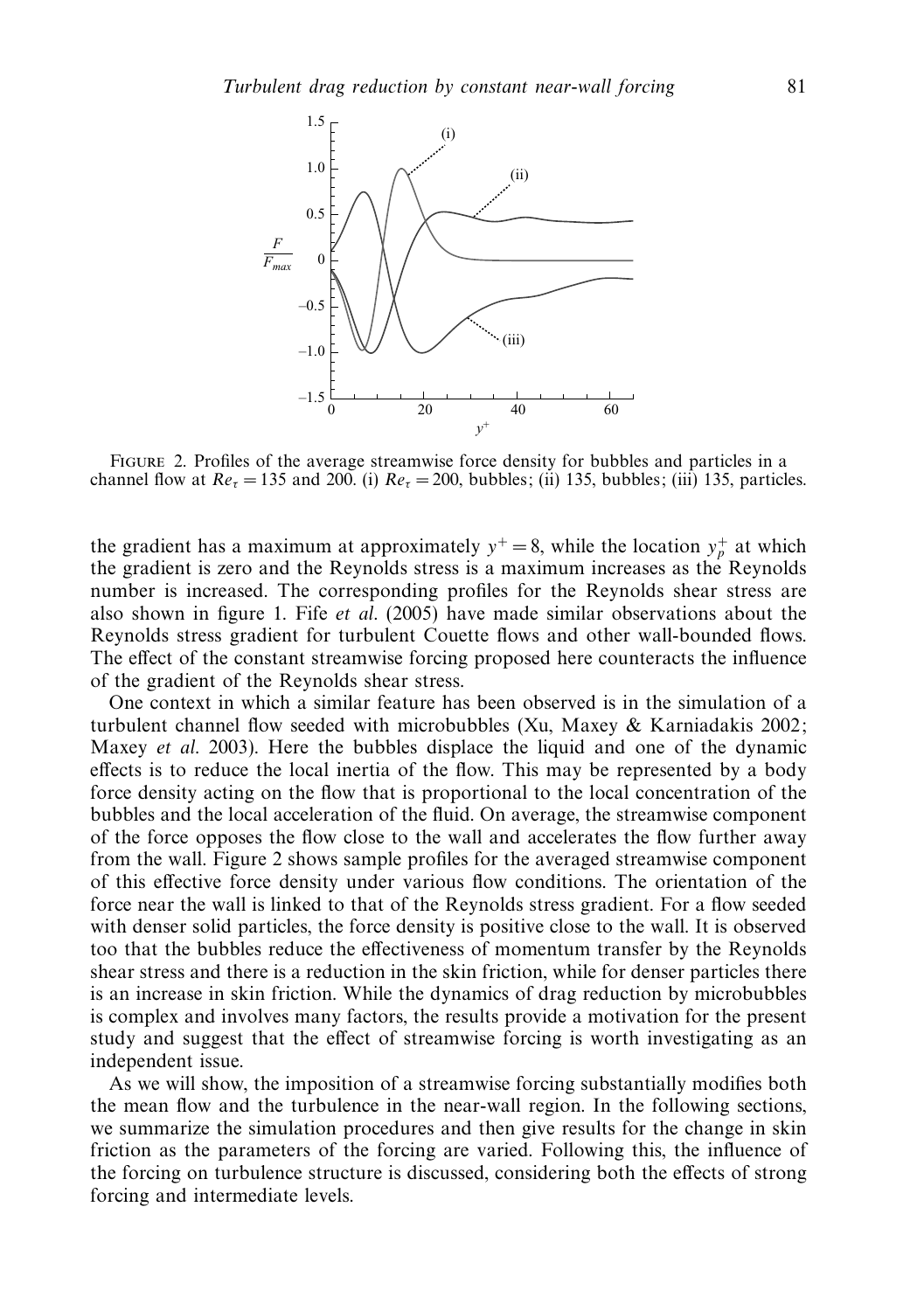| Group | Re <sub>z</sub> | $Re_0$ | $L_1/h$ | $L_3/h$ | $N_1$ | N2             | N <sub>3</sub> | $-dP/dx_1$ |
|-------|-----------------|--------|---------|---------|-------|----------------|----------------|------------|
| AA    | 135             | 3000   | 2π      | 2π      | 64    | $1 \times 65$  | 64             | 0.002018   |
| AB    | 135             | 3000   | $2\pi$  | $2\pi$  | 96    | $5 \times 21$  | 96             | 0.002018   |
| B     | 192             | 4500   | 2π      | 2π      | 128   | $4 \times 37$  | 128            | 0.001805   |
| C     | 380             | 10 000 | $2\pi$  | π       | 256   | $8 \times 31$  | 256            | 0.001455   |
| D     | 633             | 18 000 | 2π      | π       | 384   | $10 \times 37$ | 384            | 0.001234   |

Table 1. Simulation parameters: Reynolds numbers; domain size; numerical resolution including the number of elements and the spectral order; and mean pressure gradient, scaled by  $\rho U_0^2/h$ , of the base flow.

#### *2. Near-wall forcing and simulation method*

Simulations of turbulent Poiseuille flow in a channel are performed by numerical integration of the momentum equations for incompressible flow

$$
\frac{\partial \tilde{\mathbf{u}}}{\partial t} + \tilde{\mathbf{u}} \cdot \nabla \tilde{\mathbf{u}} = -\frac{1}{\rho} \nabla \tilde{p} + \nu \nabla^2 \tilde{\mathbf{u}} + \frac{1}{\rho} \mathbf{F},
$$
\n(2.1)

where  $\rho$  is the fluid density and  $\gamma$  is the kinematic viscosity. In the channel, the fluid velocity  $\tilde{u}(x, t)$  is determined for  $0 < x_1 < L_1$  and  $0 < x_3 < L_3$  with the rigid planar walls located at  $x_2 = \pm h$ . No-slip boundary conditions are applied at the walls with periodic boundary conditions in both the streamwise,  $x_1$ , and spanwise,  $x_3$ , directions. The fluid velocity  $\tilde{u}$  may be written as the sum of a mean *U* and a fluctuating  $u$ component. In these simulations, variables are scaled by *h* and a fluid velocity scale *U*<sub>0</sub>, with the fluid density  $\rho = 1$ . Under conditions of laminar flow, *U*<sub>0</sub> is the centreline velocity for the corresponding parabolic velocity profile and the value of  $Re_0 = U_0 h/v$ specifies the kinematic viscosity. In the simulations, a constant flow rate is set and the bulk velocity  $U_B$  is maintained at a constant value of  $2U_0/3$  by a control procedure that adjusts the mean pressure gradient  $-dP/dx_1$ . This ensures that the Reynolds number  $Re_B = U_B h/v$  is fixed for any simulation.

Equation (2.1) is solved in terms of primitive variables using a spectral/hp element scheme (Karniadakis & Sherwin 2005). Fourier pseudospectral representations are used in the two periodic directions together with de-aliasing procedures for the nonlinear terms. Spectral elements are chosen in the wall-normal direction to ensure good resolution in both the near-wall regions and in the core of the channel. A third-order stiffly stable scheme, based on an explicit backwards differencing, is used for the integration in time. Details of the scheme are given in Karniadakis  $\&$  Sherwin (2005, see pp. 426–430). Table 1 summarizes the different simulation conditions, listing the domain size and numerical resolution, including the number of spectral elements used at each Reynolds numbers. The Reynolds number  $Re<sub>\tau</sub> = u<sub>\tau</sub> h/v$ , based on the friction velocity  $u_{\tau}$ , is varied between 135 and 633. Further details of the simulations are given by Xu (2005).

The results for the turbulence statistics of the base flows, without any streamwise forcing, are in good agreement with results such as Moser, Kim & Mansour (1999) for channels of comparable length  $L_1$ . Del Alamo & Jiménez (2003) and del Alamo et al. (2004) have demonstrated that longer channels are required to fully resolve some of the large-scale turbulent features that span both the core of the channel and the near-wall region. However, for the purposes of the present parametric study of the effects of streamwise forcing, the choice of  $L_1/h = 2\pi$  is adequate to provide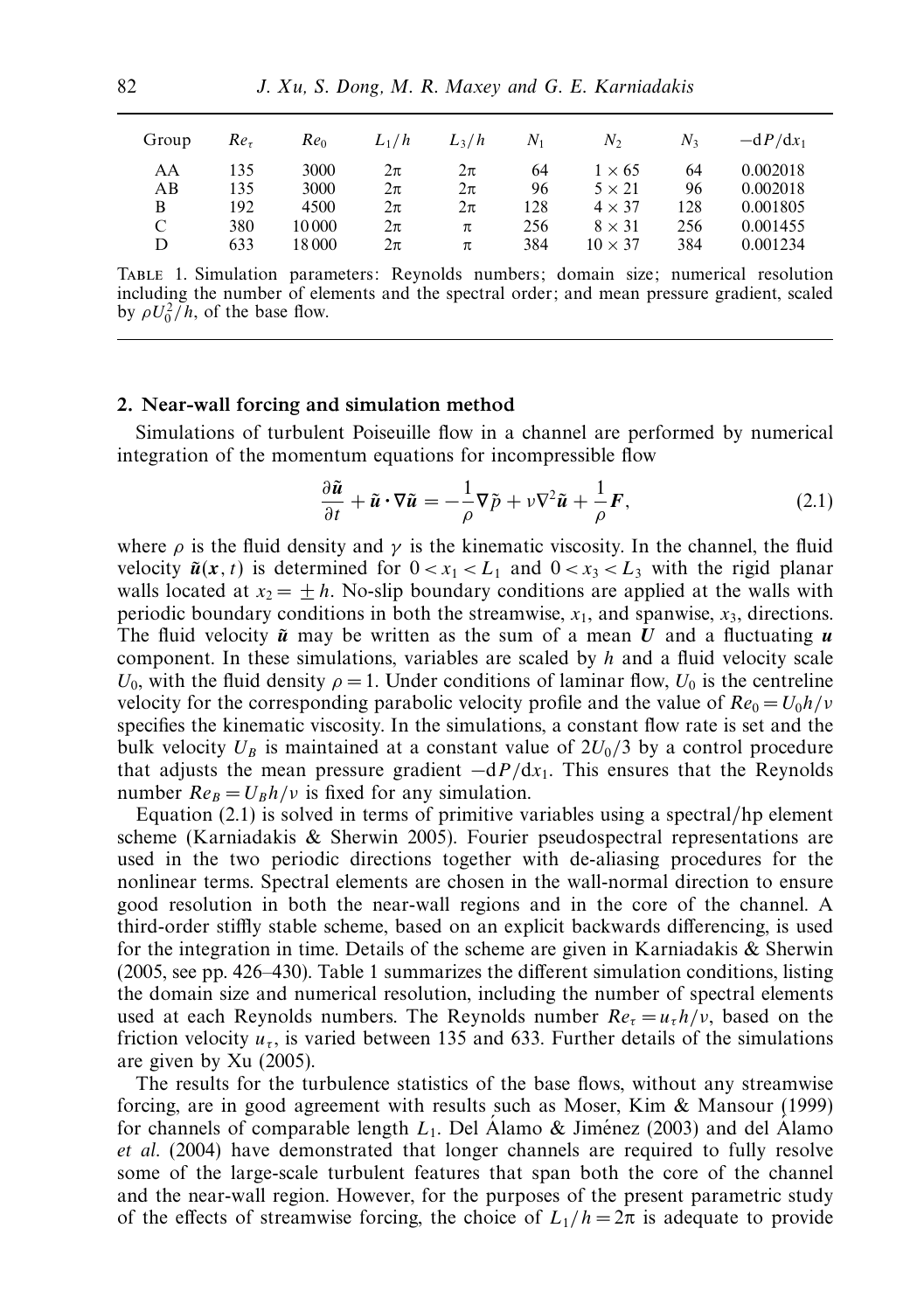

Figure 3. Idealization of the excitation force and notation; see equation (2.2).

self-consistent results at a reasonable computational cost. Jiménez, del Álamo & Flores (2004) have shown that these larger-scale structures do not significantly contribute to the Reynolds shear stress near the wall.

The streamwise forcing is specified by the force density  $F(x_2)=(F_1, 0, 0)$  and has the form shown in figure 3. In particular, the force density is given by

$$
F_1(y) = -\rho I \sin\left(\frac{2\pi}{\lambda}y\right) \quad (0 \le y \le \lambda),
$$
  
\n
$$
F_1(y) = 0 \qquad (y > \lambda),
$$
\n(2.2)

where  $y = h + x_2$  is the distance from the nearest planar boundary. (Throughout the paper, *y* is used to denote distance from the wall.) This forcing acts to decelerate the flow close to the wall,  $0 < y < \lambda/2$ , and then accelerate the flow in the adjacent region  $\lambda/2 < y < \lambda$ . Overall the total force, integrated across the channel, is zero and the mean pressure gradient balances the skin friction to within the limits of numerical resolution. We parameterize the force density with two parameters *I* and *λ*, representing the amplitude and the spatial region of the excitation, respectively. The amplitude of the force density *I* may be scaled in convective flow variables by  $U_0^2/h$ or in terms of wall variables as  $I^+ = I \nu / u_\tau^3$ , using the value of  $u_\tau$  for the unforced flow. Similarly,  $\lambda$  may be given in terms of wall variables as  $\lambda^+$  or as  $\lambda/h$ .

## *3. Results on drag reduction*

In figure 4, we first show representative results at  $Re<sub>\tau</sub> = 135$  for the effect of varying  $\lambda^+$  on the turbulent drag over time. The drag is normalized by the mean drag of the base flow without forcing. The value of the forcing amplitude is kept constant at  $I = 0.02$  (in convective units),  $I^+ = 0.073$ . We see that for the two lower values of  $\lambda^+$  a persistent, long-term drag reduction is achieved, whereas for the largest value of  $\lambda^+$  = 35.1 there is only a transient drag reduction. Later, this transient reduction gives way to either no drag reduction or a small increase in drag. A similar transient reduction in drag, followed by a drag increase was found for  $\lambda^+ = 59.4$ , while for  $\lambda^+$  = 27 there was a sustained reduction in drag of about 14 %.

If the length scale of the forcing is fixed at  $\lambda^+ = 18.9$  and the amplitude *I* is varied, then sustained drag reduction is also achieved (figure 5). The level of drag reduction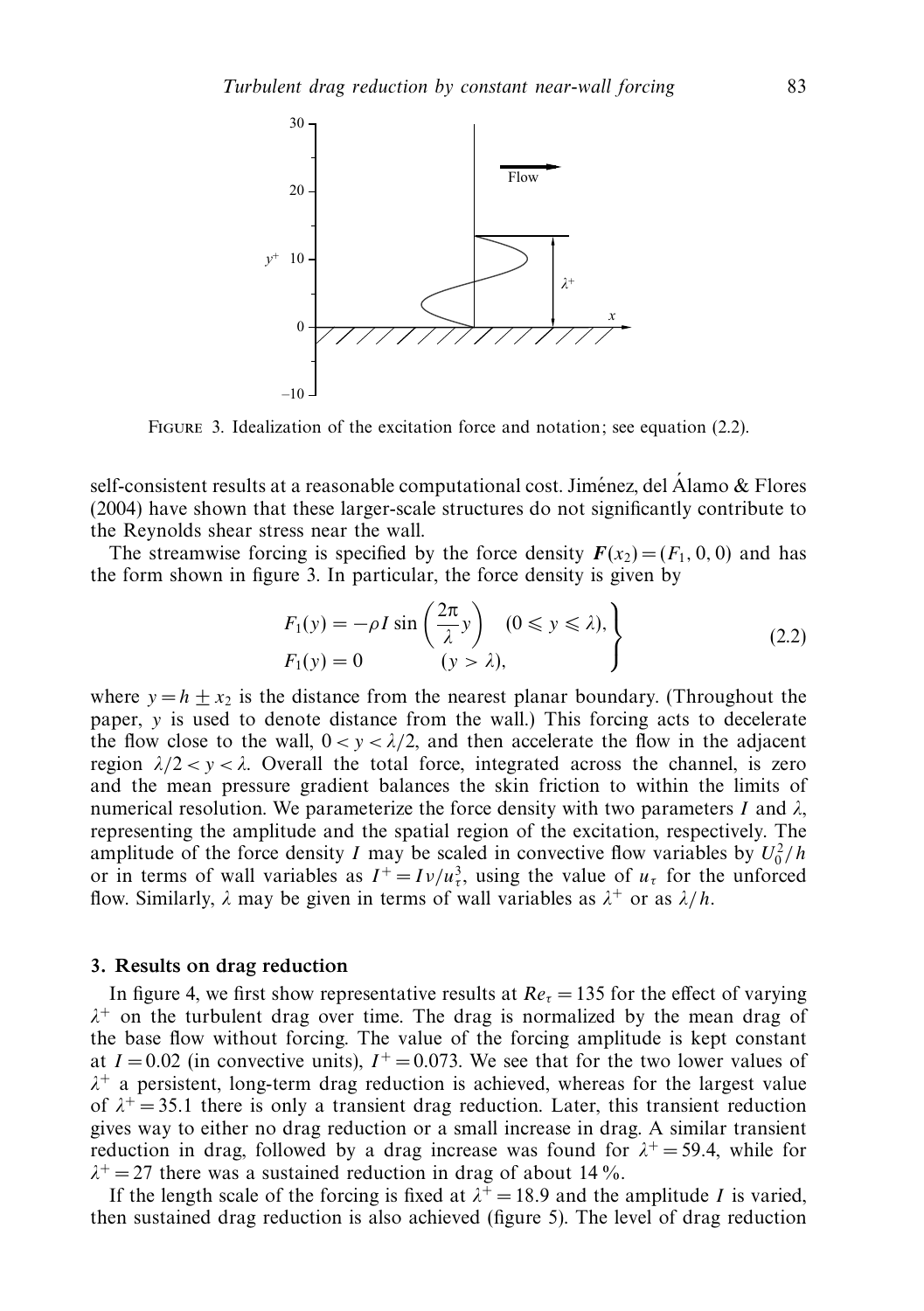

FIGURE 4. Time history of the normalized skin friction at  $Re<sub>\tau</sub> = 135$ , with  $I<sup>+</sup> = 0.073$  $(I = 0.02)$ , for: (i) No forcing; (ii)  $\lambda^+ = 13.5$ ; (iii)  $\lambda^+ = 18.9$ ; (iv)  $\lambda^+ = 35.1$ .



FIGURE 5. Time history of normalized skin friction for  $\lambda^+ = 18.9$  and different amplitudes *I* at  $Re_\tau = 135$ : (i) No forcing; (ii)  $I^+ = 0.0365$  ( $I = 0.01$ ); (iii)  $I^+ = 0.073$  ( $I = 0.02$ ); (iv)  $I^+ = 0.109$  $(I = 0.03)$ .

increases as the forcing amplitude is increased, but for amplitudes larger than  $I^+ = 0.1$ there was no apparent additional reduction in the long-term drag.

Results on the long-term change in drag at  $Re<sub>\tau</sub> = 135$  are given in table 2. The results were obtained by integrating the equations of motion for  $t^+=0-600$ , to allow for possible transients, and the averages were then obtained by averaging over the following time interval  $t^+=600-1200$ . Additionally, a higher resolution was used in the simulations (group AB) for  $\lambda^+ = 13.5$ , 18.9 to ensure that small-scale features produced by the forcing were fully resolved. The results show that for  $\lambda^+ = 13.5$ , a 79 % reduction in skin friction can be achieved. This is, in fact, a lower skin friction than for laminar flow. For  $\lambda^+ = 27$ , the maximum level of drag reduction that is achieved is substantially lower than that for the two smaller values of *λ*. These results indicate that there is some preferred range of values for *I* and  $\lambda$  to achieve a sustained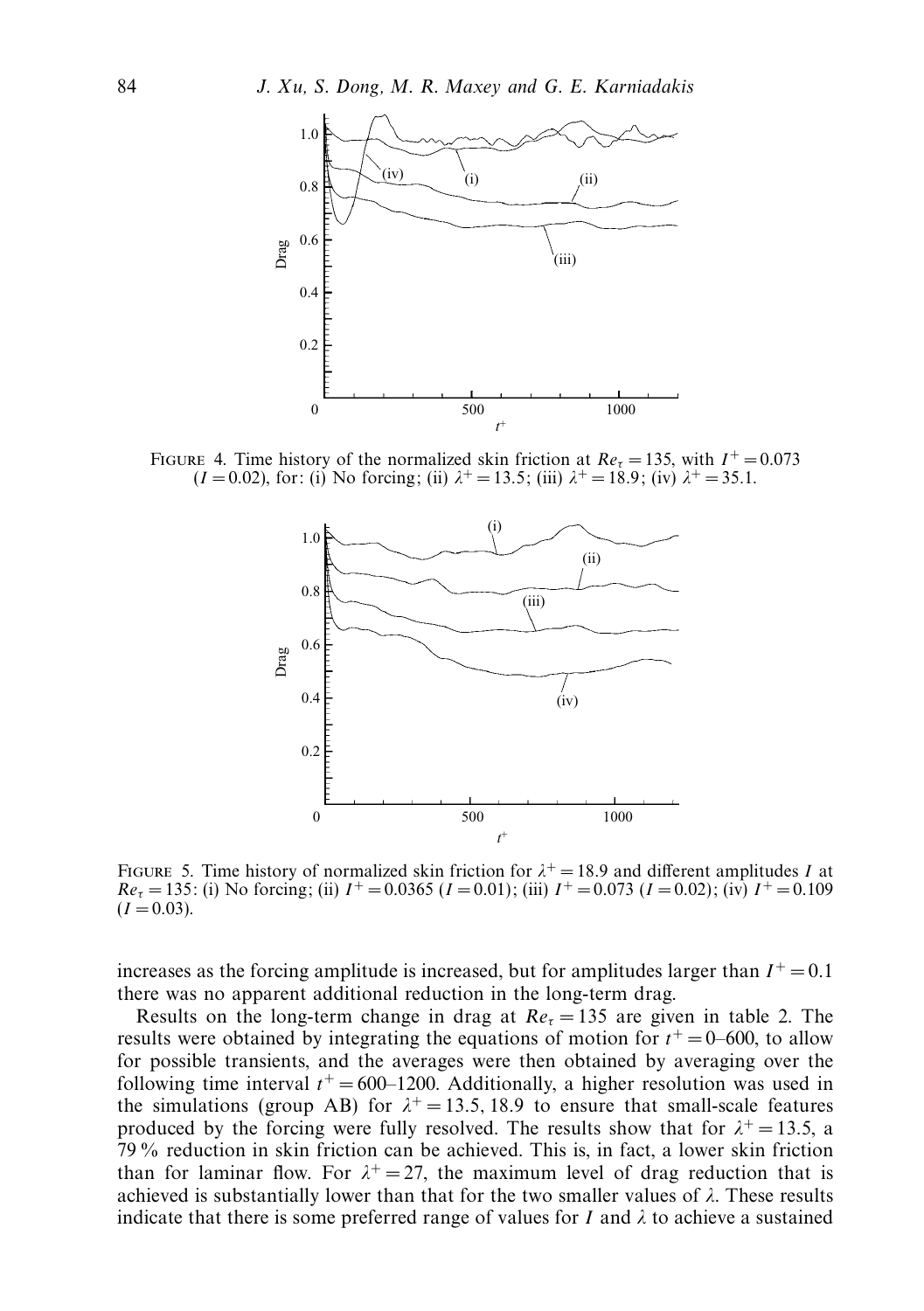|      |        | $I = 0.01$ 0.015<br>$\lambda$ $\lambda^{+}$ $I^{+} = 0.0365$ $0.0547$ $0.073$ $0.109$ $0.183$ $0.365$                                                                                |  | $0.02 \qquad 0.03$ | 0.05 | 0.1 | 0.2<br>0.73 |
|------|--------|--------------------------------------------------------------------------------------------------------------------------------------------------------------------------------------|--|--------------------|------|-----|-------------|
| 0.14 | - 18.9 | 0.1 13.5 $-18\%$ $-25\%$ $-26\%$ $-33\%$ $-53\%$ $-73\%$ $-79\%$<br>$-19\%$ $-26\%$ $-34\%$ $-49\%$ $-49\%$ $-49\%$ $-47\%$<br>0.2 27 $-10\%$ $-12\%$ $-14\%$ $-13\%$ $-6\%$ $-14\%$ |  |                    |      |     |             |

TABLE 2. Approximate percentage change in long-term drag at  $Re<sub>\tau</sub> = 135$  for various  $\lambda$  and *I*. Data from group AB except for  $\lambda^+ = 27$  which is from group AA.

reduction in drag. The results in table 2 are ambiguous, and complicated by a direct contribution of the forcing to the reduction in skin friction. A more careful analysis is required to interpret the results.

Reduction in drag is closely linked to reductions in the mean turbulent Reynolds shear stresses. However, as pointed out by Fukagata, Iwamoto & Kasagi (2002) changes in both the peak value and the profile contribute. This is evident from taking integral moments of the equation for the mean flow (1.1). The zero-order moment, which is a simple integral across the channel, gives the usual result that in a final stationary state, the mean pressure gradient balances the effect of the combined mean shear stress from the two walls, since the applied forcing exerts no net force on the flow. The second moment yields

$$
\frac{1}{2}[\tau(h) + \tau(-h)] = \frac{3\mu U_B}{h} - \frac{3}{2h^2} \int_{-h}^{h} x_2(-\rho \overline{u_1 u_2}) dx_2 + \frac{3}{4h^2} \int_{-h}^{h} x_2^2 F_1 dx_2, \quad (3.1)
$$

where  $\tau(\pm h)$  is the mean shear stress at the respective walls. The first term on the right-hand side is equal to the corresponding drag for laminar flow for the given flow rate  $U_B$ . The contributions from the laminar drag and the mean Reynolds shear stress, when scaled by  $\rho u_{\tau}^2$  for the base flow, are denoted by  $K_L$  and  $K_T$ , respectively.

There is also a direct contribution of the forcing  $F_1$  in (3.1), that tends to reduce the drag. This may be calculated from (2.2) and when scaled by  $\rho u_{\tau}^2$ , is denoted by  $K_F$ . This contribution is

$$
K_F = -\frac{3}{4} \frac{I \lambda}{\pi u_\tau^2} \frac{\lambda}{h} \left( 2 - \frac{\lambda}{h} \right). \tag{3.2}
$$

Overall, the balance for the normalized skin friction is

$$
[\tau(h) + \tau(-h)]/(2\rho u_{\tau}^2) = K_L + K_T + K_F.
$$
 (3.3)

At  $Re_\tau = 135$ , the contribution from the forcing  $K_F$  is significant. For  $\lambda^+ = 13.5$  and  $I^+$  = 0.073,  $K_F$  = −0.045 and varies linearly with the forcing amplitude so that at the largest forcing amplitude,  $I^+=0.73$ ,  $K_F=-0.45$ . At this forcing amplitude, the overall reduction in the normalized drag is 79 %, of which 45 % comes from  $K_F$  and only 34% from the reduction in the value of  $K_T$ . The effect of  $K_F$  leads to a value for the skin friction that is lower than that for laminar flow.

Figure 6 shows the variation of  $K_T$  corresponding to the results in table 2. At this Reynolds number,  $K_T = 0.667$  and  $K_L = 0.333$  in the absence of any forcing. For  $\lambda^+$  = 13.5, there is a substantial reduction in the Reynolds stress component  $K_T$  with a clear minimum evident around  $I^+ = 0.365$ . For  $\lambda^+ = 18.9$ , the minimum for  $K_T$ occurs around  $I^+ = 0.109$ , but is less pronounced. The initial decrease of  $K_T$  though is somewhat faster than for  $\lambda^+ = 13.5$ . This and the more significant contribution from  $K_F$  accounts for the comparable levels of drag reduction at these two length scales.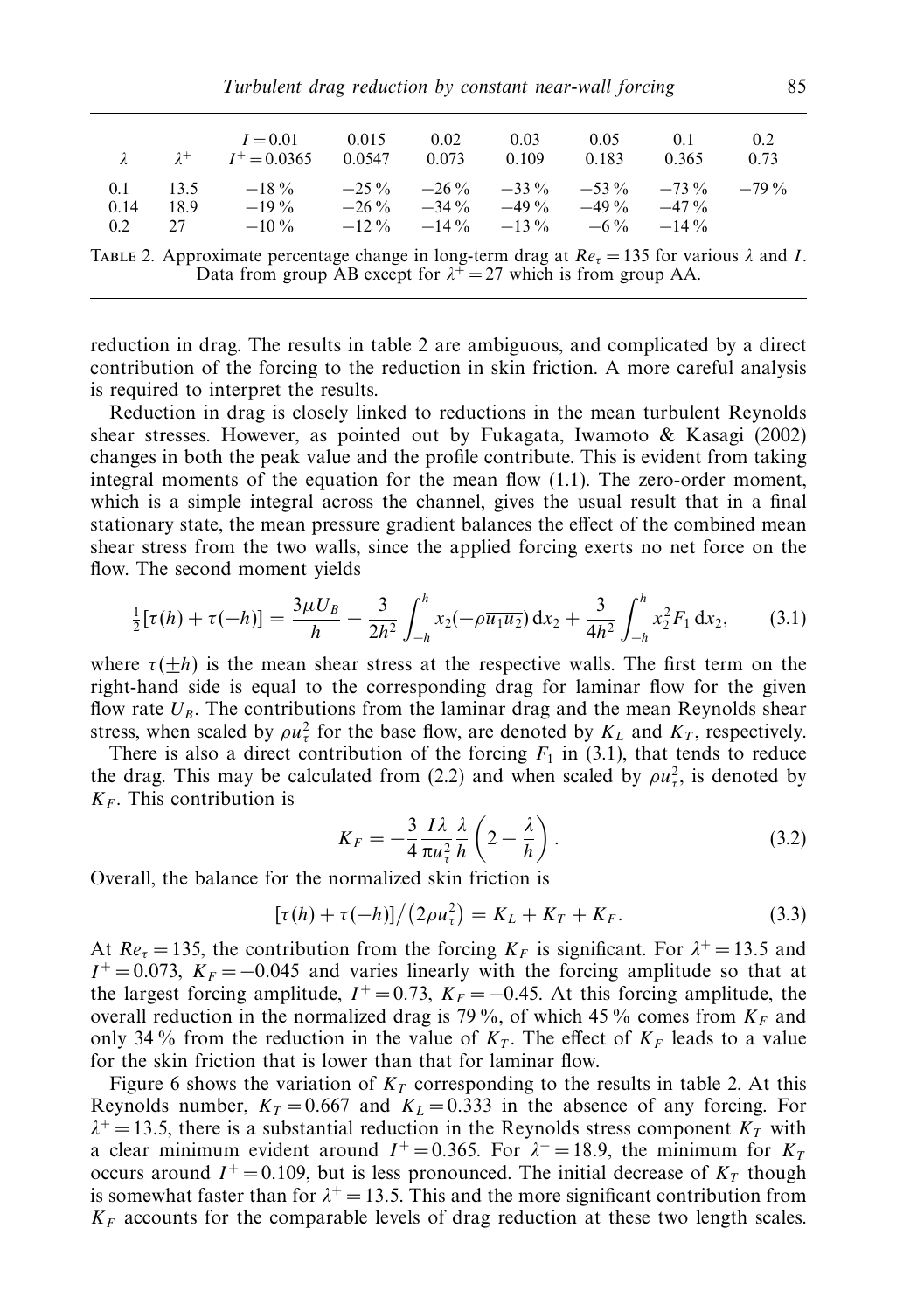

FIGURE 6. Reynolds stress contribution  $K_T$  to skin friction at  $Re_\tau = 135$  for  $\lambda^+ = 13.5$ (circles),  $\lambda^+$  = 18.9 (squares) and  $\lambda^+$  = 27 (triangles) for different amplitudes  $I^+$ .



FIGURE 7. Time history of the normalized skin friction at  $Re<sub>\tau</sub> = 633$  with  $I<sup>+</sup> = 0.513$  $(I = 0.4)$ : (i) no forcing; (ii)  $\lambda^+ = 7.0$ ; (iii)  $\lambda^+ = 13.3$ ; (iv)  $\lambda^+ = 12.0$ .

For  $\lambda^+ = 27$ , there is a minimal decrease  $K_T$  at the lowest forcing amplitude, but otherwise  $K_T$  increases rapidly for larger amplitudes. The modest levels of reduction in skin friction shown in table 2 for  $\lambda^+ = 27$  are due to  $K_F$ . There are competing effects from  $K_T$ , which tends to increase the skin friction, and  $K_F$ , which scales linearly with amplitude, tends to reduce the skin friction. These results overall show that for the forcing to be effective in reducing turbulent contributions to the skin friction, the length scale  $\lambda^+$  should be 20–25 or less.

At  $Re<sub>\tau</sub> = 633$ , the general features are the same but the level of sustained reduction in the turbulent drag is more significant. Figure 7 shows the initial time history of the normalized skin friction. For  $\lambda^+ = 12.0$ , there is a transient period with up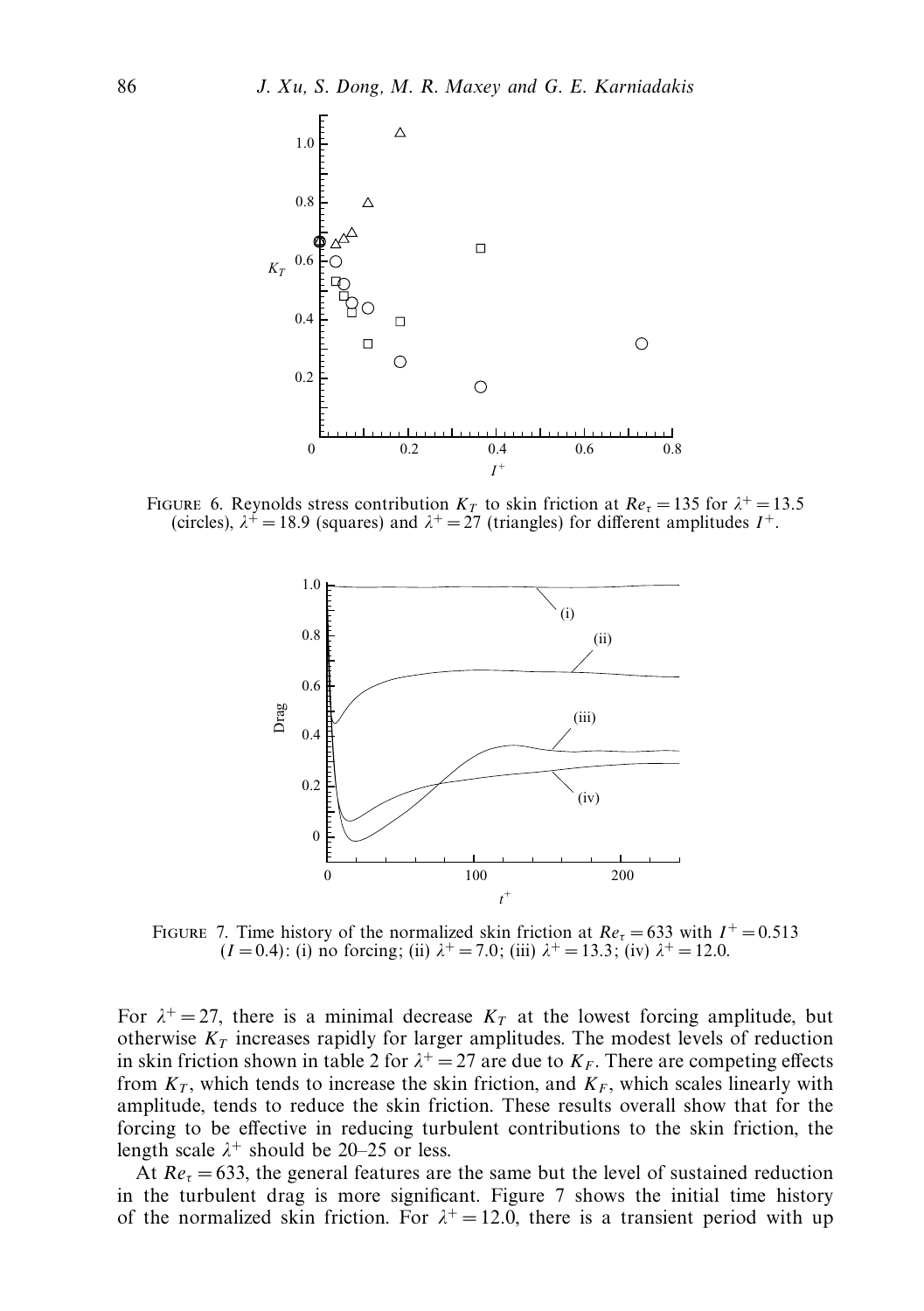| Index          | Re <sub>τ</sub> | I    | $I^+$ | $\lambda$ | $\lambda^+$ | $I\lambda/\pi u_\tau^2$ | Re <sub>S</sub> | $\Delta Drag$ |
|----------------|-----------------|------|-------|-----------|-------------|-------------------------|-----------------|---------------|
| A1             | 135             | 0.02 | 0.073 | 0.1       | 13.5        | 0.31                    | 28              | $-26\%$       |
| A <sub>2</sub> | 135             | 0.03 | 0.109 | 0.1       | 13.5        | 0.47                    | 43              | $-33\%$       |
| A <sub>3</sub> | 135             | 0.1  | 0.365 | 0.1       | 13.5        | 1.57                    | 143             | $-73\%$       |
| B1             | 192             | 0.04 | 0.116 | 0.064     | 12.3        | 0.45                    | 34              | $-19\%$       |
| B <sub>2</sub> | 192             | 0.06 | 0.174 | 0.064     | 12.3        | 0.68                    | 51              | $-30\%$       |
| B <sub>3</sub> | 192             | 0.08 | 0.232 | 0.064     | 12.3        | 0.91                    | 69              | $-39\%$       |
| C <sub>1</sub> | 380             | 0.1  | 0.18  | 0.034     | 12.9        | 0.74                    | 62              | $-34\%$       |
| C <sub>2</sub> | 380             | 0.15 | 0.27  | 0.034     | 12.9        | 1.11                    | 92              | $-47\%$       |
| C <sub>3</sub> | 380             | 0.2  | 0.36  | 0.023     | 8.7         | 1.00                    | 38              | $-33\%$       |
| C <sub>4</sub> | 380             | 0.2  | 0.36  | 0.034     | 12.9        | 1.48                    | 123             | $-70\%$       |
| C <sub>5</sub> | 380             | 0.2  | 0.36  | 0.036     | 13.7        | 1.57                    | 147             | $-63\%$       |
| C <sub>6</sub> | 380             | 0.2  | 0.36  | 0.04      | 15.2        | 1.74                    | 201             | $-52\%$       |
| C7             | 380             | 0.2  | 0.36  | 0.05      | 19          | 2.18                    | 393             | $-35\%$       |
| D1             | 633             | 0.4  | 0.513 | 0.011     | 7.0         | 1.14                    | 28              | $-35\%$       |
| D <sub>2</sub> | 633             | 0.4  | 0.513 | 0.017     | 10.8        | 1.76                    | 103             | $-68\%$       |
| D <sub>3</sub> | 633             | 0.4  | 0.513 | 0.019     | 12.0        | 1.96                    | 141             | $-71\%$       |
| D4             | 633             | 0.4  | 0.513 | 0.021     | 13.3        | 2.17                    | 192             | $-65\%$       |

Table 3. Approximate long-term percentage reduction in turbulent drag from simulations at  $Re_\tau = 135, 192, 380, 633,$  for various values of *I* and  $\lambda$ .  $Re_\delta$  is defined in (4.2).

to 90 % drag reduction followed by sustained drag reduction of 70 %, whereas for  $\lambda^+$  = 13.3 there is a larger transient, but a slightly lower level of the final sustained drag reduction for the same level of the force amplitude. At this Reynolds number,  $K_L$  = 0.090 while  $K_F$  = -0.055 for the results shown at  $\lambda^+$  = 12. The contribution  $K_T$ of the Reynolds shear stress to the skin friction balance (3.3) is now more significant and the reductions in drag directly reflect the reductions in  $K<sub>T</sub>$ .

The evolution of the normalized drag following the start of the forcing shown in figure 7 and in figures 4 and 5 is given in terms of  $t<sup>+</sup>$ . The time scale for the transient adjustment period at  $Re_\tau = 633$  is about  $t^+ = 0$ –200 and thereafter is in equilibrium. At  $Re_\tau = 135$ , there is a similar transient interval, measured in terms of  $t^+$  in figure 4, although there is a longer-term fluctuation in the skin friction even for the base flow.

A summary of results for a range of Reynolds numbers is given in table 3, covering  $Re<sub>\tau</sub> = 135-633$  for selected values of the forcing parameters. Reductions in the turbulent drag on the channel walls of approximately 70 % may be achieved throughout this range. As the Reynolds number is increased, the direct contribution of the forcing to the drag balance (3.3)  $K_F$ , given by (3.2) becomes less important. The optimal value of  $\lambda^+$  is consistently in the range  $\lambda^+ = 12-14$ , even as the Reynolds number is varied. The negative counter-stream portion of the streamwise force density then acts within the region  $y^+$  < 7. This corresponds to the region in which the Reynolds stress gradient of the base flow, shown in figure 1, is positive and increasing towards its maximum value.

The forcing amplitude *I* and the Reynolds stress gradient term  $\frac{\partial \overline{u_1 u_2}}{\partial y}$  have the same dimensions and may be compared. In terms of wall variables, the maximum Reynolds stress gradient shown in figure 1 is less than 0.07. The typical value of  $I^+$ required for drag reduction, as given in table 3, is substantially larger. At  $Re<sub>\tau</sub> = 135$ , for case A1,  $I^+ = 0.073$  yet a larger value of  $I^+ = 0.365$  is required for the stronger drag reduction in case A3. At higher  $Re_\tau$ , the values of  $I^+$  are larger also. The integrated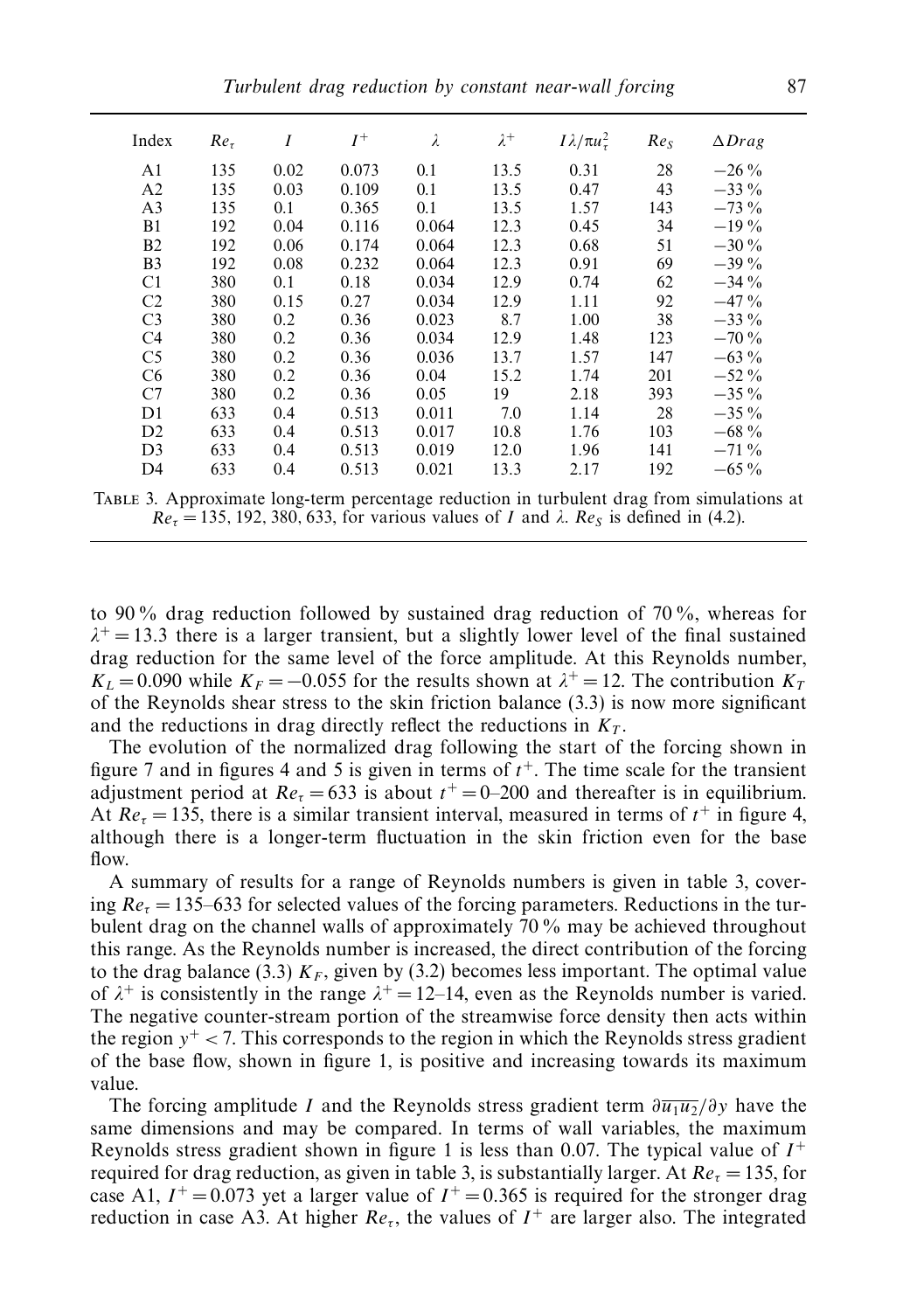

FIGURE 8. Mean velocity profiles  $U^+$ , normalized with  $u<sub>\tau</sub>$  of the base flow: (A) case A1; (B) case B3; (C) case  $\overrightarrow{C4}$ ; (D) case D3. The solid line (S) represents the no-control case at  $Re_\tau = 380$ .

negative contribution of the force density (2.2) retarding the near-wall flow is

$$
\int_0^{\lambda/2} F_1(y) \, \mathrm{d}y = -\rho I \lambda/\pi. \tag{3.4}
$$

Dimensionally,  $I\lambda/\pi$  scales with  $u^2_\tau$ , or in terms of wall variables equals  $I^+\lambda^+/\pi$ , and may be compared with the wall shear stress of the base flow. At  $Re<sub>\tau</sub> = 135$ , for case A3 this gives a corresponding value of *I* <sup>+</sup>*λ*<sup>+</sup>*/*π equal to 1*.*57. The preferred combinations of *I* and  $\lambda$  at other Reynolds numbers give values of  $I^+ \lambda^+ / \pi$  in the range  $1 < I^+ \lambda^+ / \pi < 2$  (table 3). In order to achieve the higher levels of drag reduction, the magnitude of the retarding force required is thus comparable to the wall shear stress of the base flow.

#### *4. Flow modification*

In this section, we consider the way in which the flow is modified by the streamwise forcing, and specifically the factors limiting the higher levels of drag reduction and some of the characteristics at lower forcing levels.

#### 4.1. Mean velocity profile

The first consideration is the change in the mean flow and especially how this changes in the near-wall region. Figure 8 shows the mean flow at several different Reynolds numbers with the forcing applied. These profiles are compared to the mean velocity of the base flow at  $Re_\tau = 380$ , without forcing, and the mean velocity is scaled by  $u_\tau$ , corresponding to the flow with no forcing. For all the forced flows, the mean velocity is markedly different from the standard profile. The gradient at the wall is reduced, but the slope increases sharply away from the wall, consistent with the formation of an inflection in the mean velocity profile. For case A1, based on  $\lambda^+ = 13.5$  and  $I^+=0.073$  at  $Re<sub>r</sub>=135$ , the reduction in drag is 21% and the change in the mean velocity is less steep than for the other cases, whereas at  $Re<sub>r</sub> = 633$  (case D3) the reduction in drag is 70 %.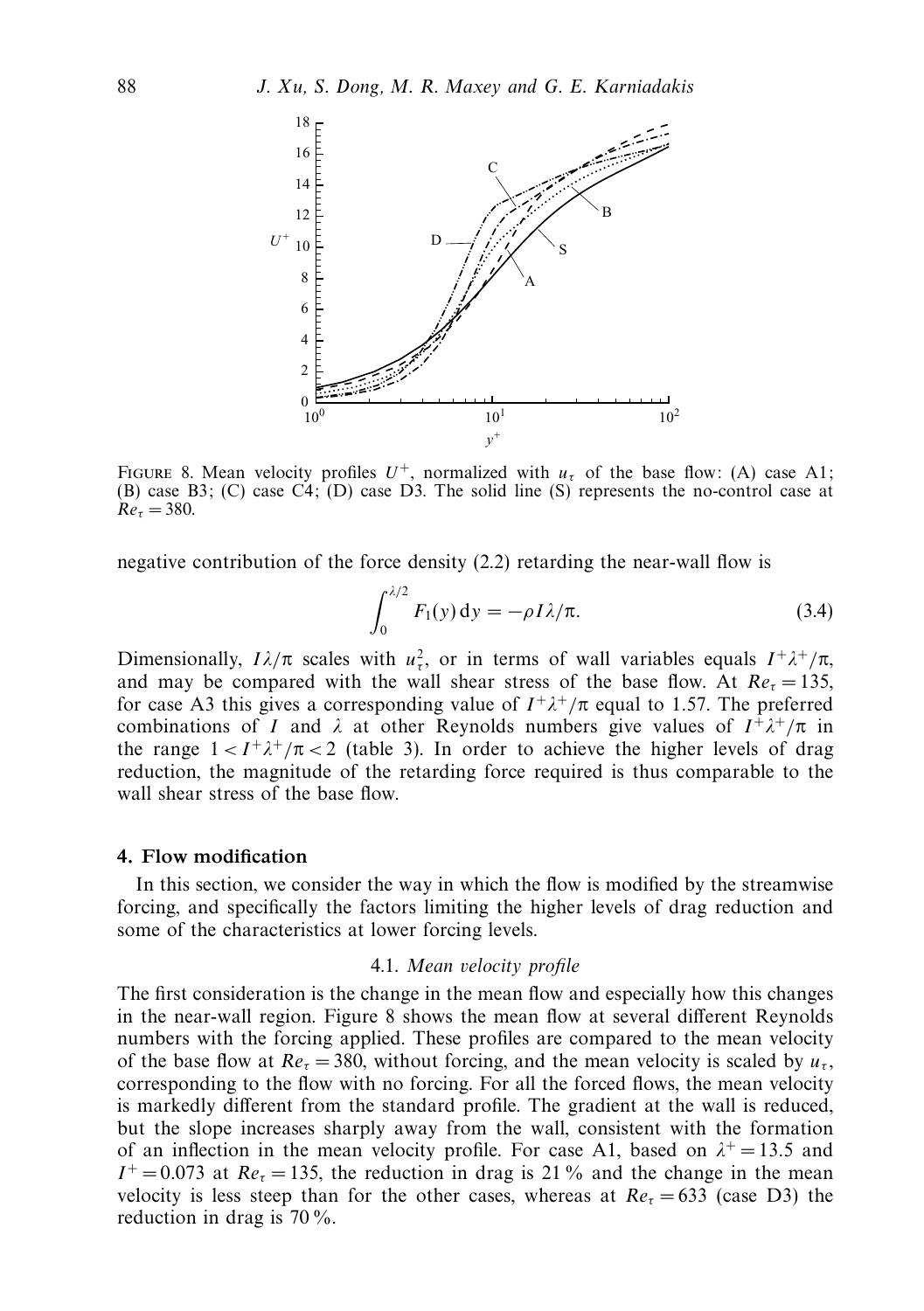

Figure 9. Profiles of normalized mean velocity gradient in wall variables for cases A1, B3, C4 and D3. Values of  $\lambda^+ = 12-13.5$ . The solid line is the no-control result at  $Re_\tau = 380$ .

More revealing are the profiles for the mean velocity gradient (figure 9). In all the forced flows shown,  $\lambda^+ = 12 - 13.5$  and correspond to significant levels of reduction in skin friction. The formation of a strong shear layer centred at  $y^+=6-7$  is clearly evident, with reduced mean shear both at the wall and beyond the shear layer,  $y^+ > 12$ . The peak value of the mean velocity gradient, given in terms of wall variables, increases with higher levels of drag reduction and corresponding increases in Reynolds number and forcing amplitude. If the turbulence is indeed strongly suppressed and there is a purely laminar viscous response to the near-wall forcing in (1.1), then the result would be a local additional component to the mean shear

$$
\frac{\partial U_1}{\partial x_2} = \frac{I\lambda}{2\pi\nu} \left\{ 1 - \cos\left(\frac{2\pi y}{\lambda}\right) \right\} \tag{4.1}
$$

for  $0 \le y \le \lambda$ , and zero otherwise. Here, as in (2.2), *y* denotes distance from the wall. This has a maximum at  $y^+ = \lambda^+/2$ , with a peak additional mean shear of  $I^+ \lambda^+ / \pi$ when scaled by wall variables. Referring back to the prior discussion of the forcing levels, we can see that the observed peak value of  $(\partial U_1/\partial x_2)^+$  at  $Re_\tau = 633$  is close to the value of  $I^+\lambda^+/\pi = 1.96$  for this case (D3). Other factors contributing to this near-wall maximum of the mean velocity gradient are the mean shear in response to the pressure-driven flow, which tends to increase the peak value, whereas any Reynolds shear stresses would tend to decrease the peak value.

#### 4.2. Reynolds stresses

Profiles of the r.m.s. velocity fluctuations at  $Re<sub>\tau</sub> = 380$  for cases C2 and C4 are compared in figure 10 with the results for the unforced flow. In both cases,  $\lambda^+ = 12.9$ . All three peak values of  $u'_1$ ,  $u'_2$  and  $u'_3$  are reduced. For the stronger forcing of case C4  $(I^+ = 0.36)$  the reduction is at least 40 %. For other cases at lower Reynolds numbers, where the level of drag reduction is less, the reduction of the r.m.s. fluctuations is smaller.

Figure 11 shows Reynolds stress profiles at  $Re<sub>\tau</sub> = 135$  and 380. At the lowest simulated Reynolds number,  $Re<sub>r</sub> = 135$ , there are significant reductions in the Reynolds shear stress, which are stronger as the forcing amplitude is increased. As shown in (3.1), the change in wall drag depends on the integral moment  $K<sub>T</sub>$  of the Reynolds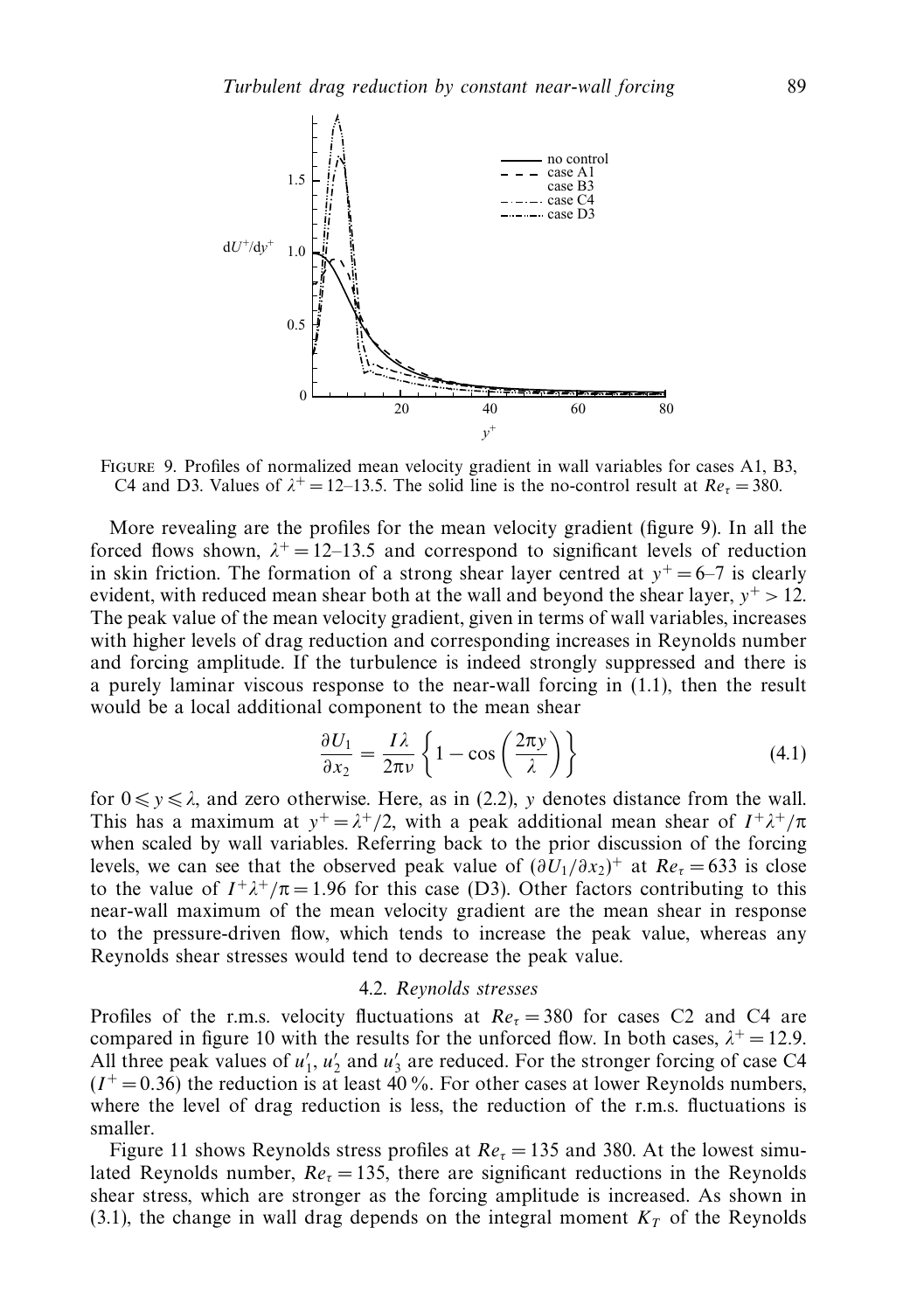

Figure 10. Profiles of r.m.s. velocity fluctuations at Re*<sup>τ</sup>* = 380, scaled by *uτ* for the no-control flow, comparing no-control results to results for (*a*) case C2 and (*b*) case C4:  $u'_1$ , solid line;  $u'_2$ , dashed line;  $u'_3$ , dotted line. Lines with symbols denote forced flow results.



FIGURE 11. Profiles of Reynolds shear stress: (*a*)  $Re_\tau = 135$ , for cases A1 (dashed line) and A3 (dashed-dotted line); (*b*)  $Re_\tau$  = 380 for case C4. Solid lines denote the no-control results.

shear stress. Both a reduced peak value or a shift of the peak away from the wall will act to reduce  $K_T$ . We see that for case C4, at  $Re_\tau = 380$ , the peak value is reduced by 70 % and the location of the peak is shifted away from the wall. There is also a shift in the peak Reynolds stress for case C2 (not shown), where  $I^+ = 0.27$ . At the lower forcing level, case C2, there is still a strong mean shear layer with a maximum mean shear  $(\partial U_1 / \partial x_2)^+ = 1.4$ .

Close to the wall, there is a significant variation in the Reynolds shear stress that is sensitive to the value of the length scale  $\lambda$  of the streamwise forcing. Figure 12 shows the near-wall profiles at  $Re_\tau = 380$  for several values of  $\lambda^+$  with a fixed value of  $I^+=0.36$ . For case C4, where  $\lambda^+=12.9$ , the Reynolds stress is substantially reduced throughout the flow with a small local maximum at around  $y^+=8$ . If  $\lambda^+=8.7$  (case C3), the drag reduction is much less, only 30 %, and the change in Reynolds stress is smaller. For the somewhat larger value of  $\lambda^+ = 13.7$  (case C5), there is a strong near-wall local maximum even though the Reynolds stress is reduced elsewhere. The reduction in drag is also slightly less here, 67% as opposed to 70%.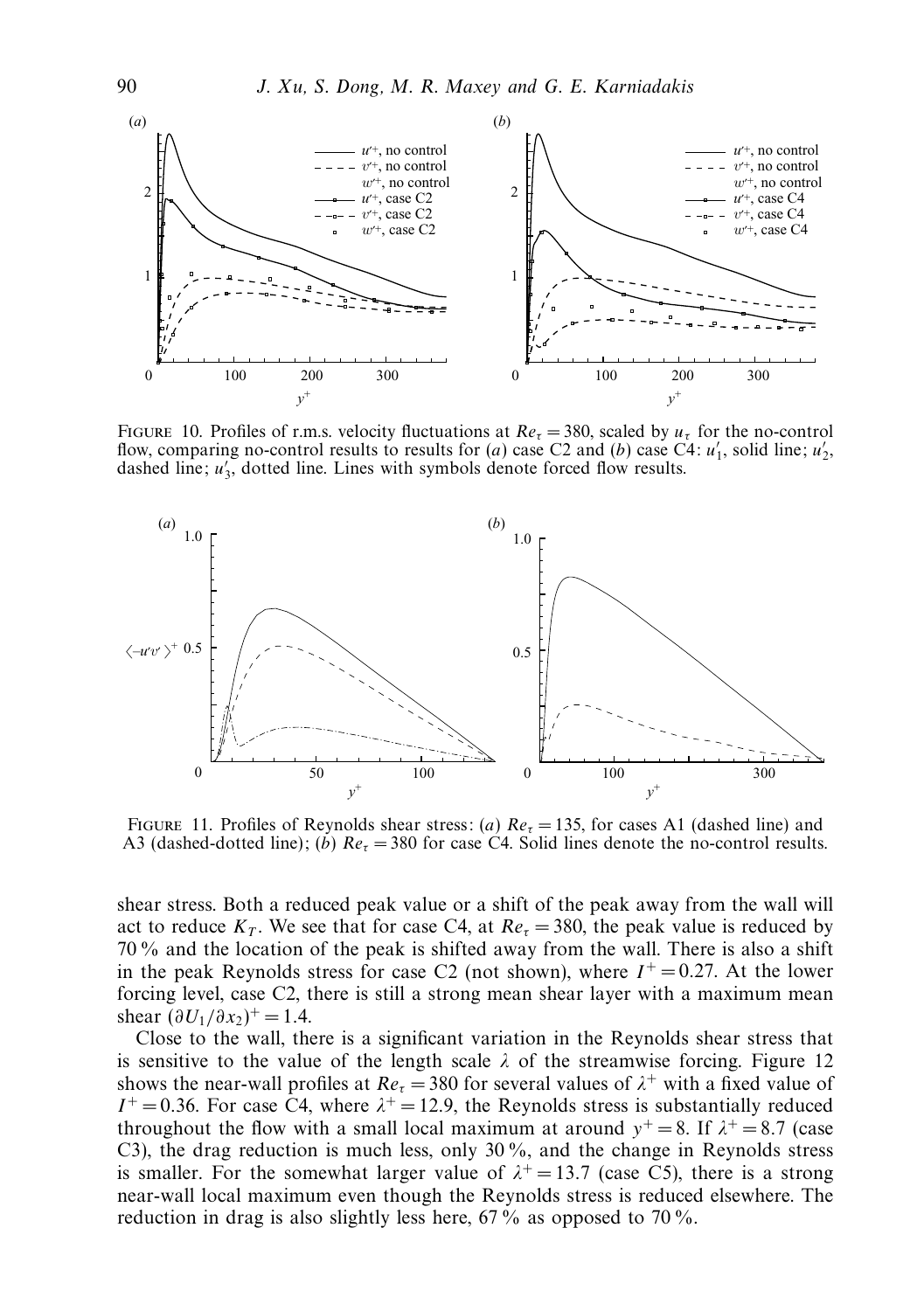

Figure 12. Near-wall profiles of Reynolds stress at (*a*) Re*<sup>τ</sup>* = 380 for cases: C3, dashed line; C4, dotted line; C5, dashed-dotted line; and (*b*) at Re*<sup>τ</sup>* = 633 for cases: D2, dashed line; D3, dotted line; D4, dashed-dotted line.

The same general features are repeated in figure 12 for  $Re<sub>\tau</sub> = 633$  with a fixed forcing amplitude  $I^+$  = 0.513. Again the largest drag reduction, case D3 with  $\lambda^+$  = 12, is associated with a greatly reduced overall Reynolds shear stress. There is a small local maximum in the Reynolds stress near the wall. For the slightly larger length scale  $\lambda^+$  = 13.3, case D4, the near-wall maximum is much stronger and occurs at approximately  $y^+=7.5$ , within the shear layer.

This local increase in the near-wall Reynolds stress is linked to the formation of the shear layer by the near-wall forcing. On the assumption of strong near-wall forcing, we may estimate a local Reynolds number Re*<sup>S</sup>* for the shear layer using the estimated mean shear given by (4.1).  $Re<sub>S</sub>$  is defined in terms of the level of mean shear and the length scale *λ* as

$$
Re_S = \frac{I\lambda^3}{2\pi\nu^2}.
$$
\n(4.2)

There is a strong cubic dependence of  $Re<sub>S</sub>$  on the value of  $\lambda$ . Values of  $Re<sub>S</sub>$  for the different cases that have been computed are given in table 3. For case D3,  $Re<sub>S</sub> = 141$ and a small peak forms in the Reynolds stress forms whereas for case D4,  $Re<sub>S</sub> = 192$ and there is a strong local peak. Values of  $Re<sub>S</sub>$  in the range of  $Re<sub>S</sub> = 120-140$  correlate with changes in the near-wall response to the forcing and the formation of a local near-wall peak in the Reynolds shear stress at other Reynolds numbers. At  $Re<sub>\tau</sub> = 380$ , the case C4 gives  $Re<sub>S</sub> = 123$ , where only a small peak forms, whereas for the clear near-wall peak of case C5,  $Re<sub>S</sub> = 147$ .

At  $Re<sub>\tau</sub> = 135$  there is a similar response and for case A3, where  $Re<sub>S</sub> = 143$ , a nearwall peak forms in the Reynolds stress (figure 11), comparable to that of case D3 (figure 12). The values of  $K<sub>T</sub>$  for the integral moment of the Reynolds stress shown in figure 6 also follow the same pattern.  $K_T$  takes its lowest value for case A3 when  $\lambda^+$  = 13.5, and for  $\lambda^+$  = 18.9, the lowest value of  $K_T$  shown corresponds to  $Re_S$  = 117 at  $I^+=0.109$ . The next data point corresponds to  $Re<sub>S</sub> = 195$ . Similarly, for  $\lambda^+=27$ , at the lowest level of forcing  $I^+ = 0.0365$ ,  $Re<sub>S</sub> = 114$  and there is a small reduction in  $K_T$ . For the other values of  $I^+$  shown,  $Re_S > 170$ .

The level of drag reduction and reduction of the turbulent velocity fluctuations is limited then by the value of  $Re_S$ . Forcing at amplitudes *I* or length scales  $\lambda$  where  $Re_S$ exceeds 140 yields no further reductions and sets an upper limit. Taken together with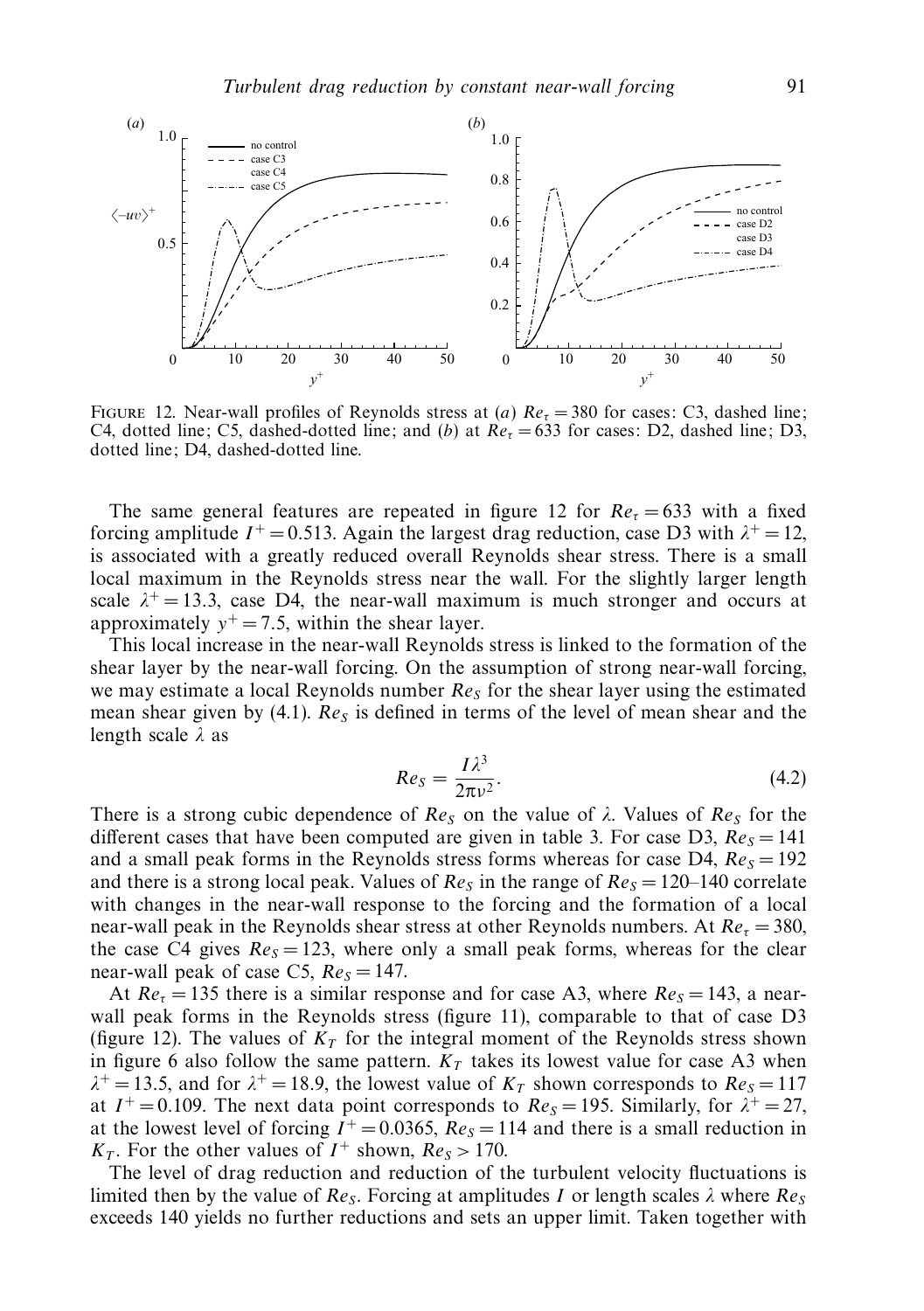the discussion at the end of the previous section, these conditions set a working range for *I* and  $\lambda$  for which reductions in the turbulence may be expected. The sensitivity of  $Re<sub>S</sub>$  to changes in  $\lambda$  means that even small changes can result in  $Re<sub>S</sub>$  exceeding the threshold. The level of drag reduction does not necessarily change dramatically as is evident by comparing cases C4 and C5 or D3 and D4. The increase in Reynolds stress that occurs initially for  $Re<sub>S</sub> > 140$  is confined locally to a region near the wall and extends about 15 wall units or less. The overall change in the Reynolds stress moment  $K_T$  is relatively small and so too is the change in skin friction (3.3).

#### 4.3. Vorticity fluctuations and instantaneous flow features

The r.m.s. vorticity fluctuations also exhibit significant near-wall variations when the streamwise forcing is applied. Figure 13 shows profiles of the vorticity fluctuations of both the base flow and the forced flows, cases C4 and C5, at  $Re<sub>\tau</sub> = 380$ . At the wall, the spanwise component  $\omega'_3$  has the largest fluctuation levels, which are associated with the fluctuations in the streamwise component of the wall-shear stress. This is substantially reduced for case C4 as is  $\omega'_1$  and the wall-normal component  $\omega'_2$ , where the latter goes to zero at the wall because of the no-slip flow condition. With the forcing there is a simple, local maximum of  $\omega'_2$  at around  $y^+ = 8$ , closer to the wall than in the unforced flow. There is also a more pronounced local maximum in  $\omega'_1$ at around  $y^+=8$ . The case C5, where  $\lambda$  is slightly larger, has significantly increased vorticity fluctuations near the wall, while the fluctuations are all reduced for  $y^+ > 20$ .

These results at  $Re<sub>S</sub> = 123$  and  $Re<sub>S</sub> = 147$ , respectively, for cases C4 and C5 may be compared with those at a lower forcing amplitude, case C2, where  $Re<sub>S</sub> = 92$ . The three components of the r.m.s. vorticity fluctuations are shown in figure 14 and may be compared with those in figure 13. All three components are significantly lower than for the base flow and do not exhibit any near-wall peaks. The spanwise vorticity fluctuations  $\omega'_3$  are reduced overall, but are relatively stronger for  $y^+ < 10$ .

The changes in the turbulence due to the near-wall forcing are more evident from a visualization of the instantaneous flow vorticity. This is done using the second invariant *Q* for the velocity gradient,  $Q = (\partial \tilde{u}_i/\partial x_i)(\partial \tilde{u}_i/\partial x_i)$ . A contour plot of the regions where  $Q^+ < -0.0142$  highlights the dominant vorticity structures in the flow. The near-wall vortices are shown in figure 15 for a portion of the flow domain, comparing the base flow with the forced flow C4 at  $Re<sub>\tau</sub> = 380$ . The formation of vortex loops lifting away from the wall is completely suppressed with the forcing applied. Instead, there are regularly spaced spanwise structures within the region *y*<sup>+</sup> *<* 20. The standard turbulent processes near the wall are replaced by those characteristic of a shear layer in transition. When  $\lambda^+$  is increased to 13.7, case C5, then the shear layer begins to create its own three-dimensional turbulence structures. The corresponding contour plot of  $O^+$  for case C5 (see figure 16) shows increased turbulence, but the vorticity-dominated features are still confined to the near-wall region,  $y^+ < 50$ .

These features are again consistent with the formation of a local shear layer centred just above the wall at *y*<sup>+</sup> ∼ 6–7, driven by the streamwise forcing. It would appear that case C4 corresponds to a near-optimal condition of marginal stability for the local shear layer. The increase in Re*<sup>S</sup>* from 123 to 147 in case C5 leads to a transition in the shear layer and the turbulence. The suppression of three-dimensional vortex structures is less evident at lower forcing levels. Examination of a contour plot of *Q*<sup>+</sup> for case C2 shows no obvious special features.

We examine the formation of low-speed streaks in the near-wall zone in figure 17, where the contours for the instantaneous streamwise velocity for case C4 are compared to those of the base flow. At  $y^+=5$ , there is a predominance of low-speed  $(u_1)$  fluid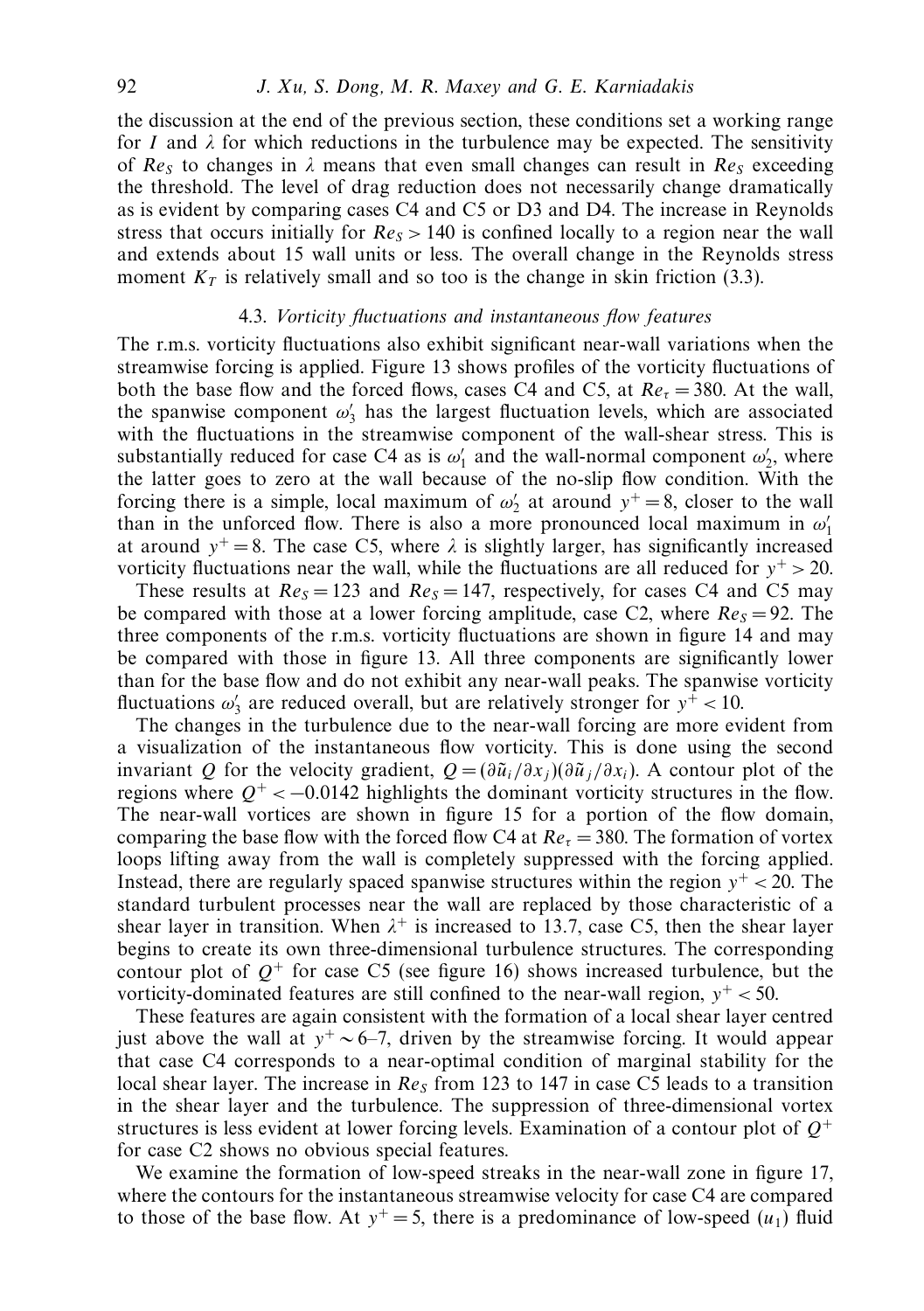

FIGURE 13. Profiles of r.m.s. vorticity fluctuations at  $Re_\tau = 380$ : (*a*)  $\omega_1^{1+}$ ; (*b*)  $\omega_2^{1+}$ ; (*c*)  $\omega_3^{1+}$ . Results for  $\lambda^+ = 12.9$ , case C4;  $\lambda^+ = 13.7$ , case C5; no-control.

for the forced flow with elongation of the low-speed streaks. At  $y^+=10$ , there is now an absence of low-speed fluid in the forced flow while the individual regions of moderate- or faster-speed fluid are both longer and wider. Even at  $y^+=30$ , outside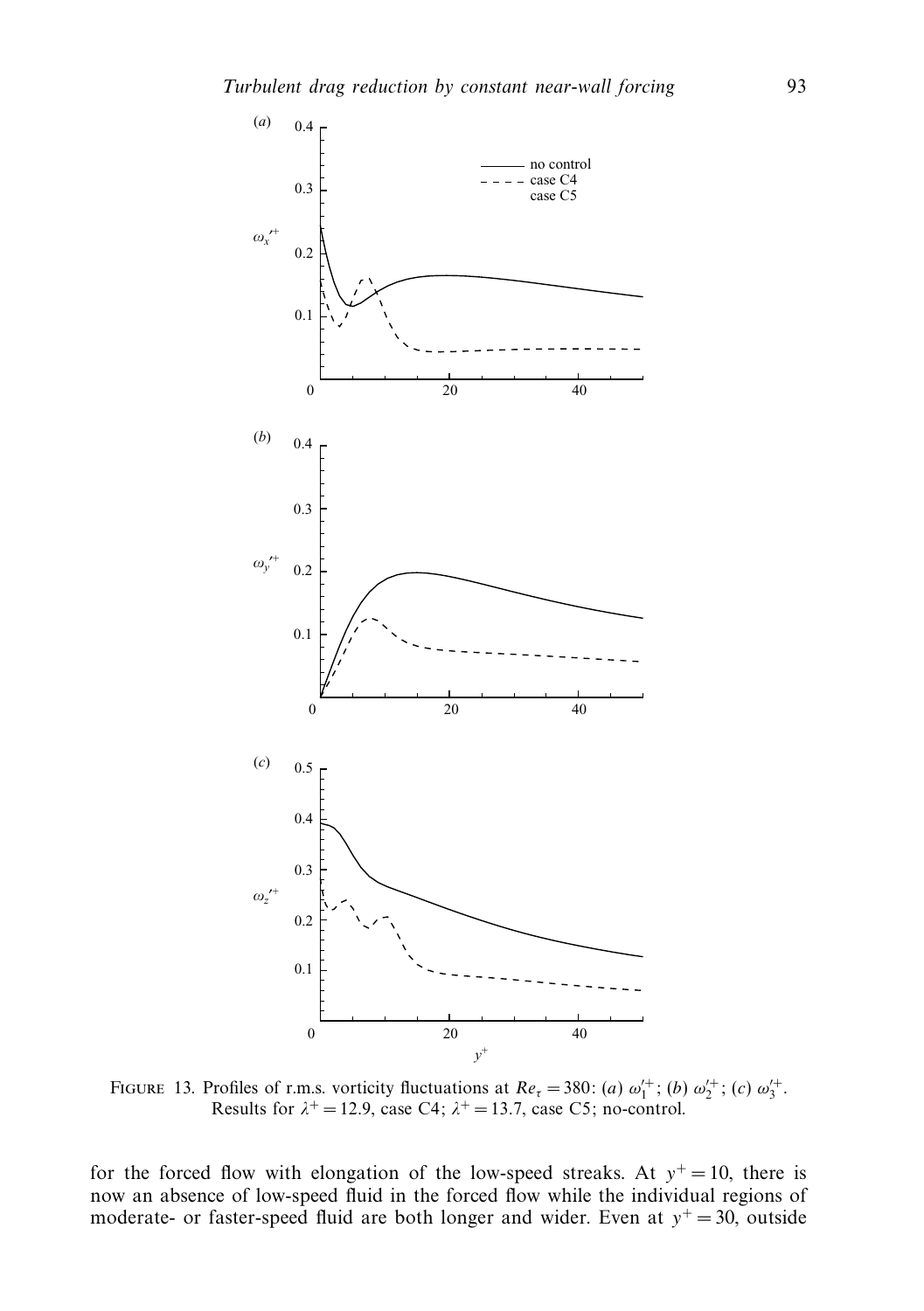

FIGURE 14. Profiles of r.m.s. vorticity fluctuations at  $Re<sub>\tau</sub> = 380$  for case C2.



FIGURE 15. Contours of Q at  $Re_\tau$  = 380, (*a*) no control and (*b*) case C4. The region shown is  $0 < x_1^+ < 1190, 0 < x_3^+ < 380.$ 

of the shear layer and the spanwise structures seen in figure 15, there is again an absence of low-speed fluid in the forced flow. This indicates that the usual processes of exchange of high- and low-speed fluid between the near-wall region and the buffer layer are greatly reduced by the presence of the shear layer.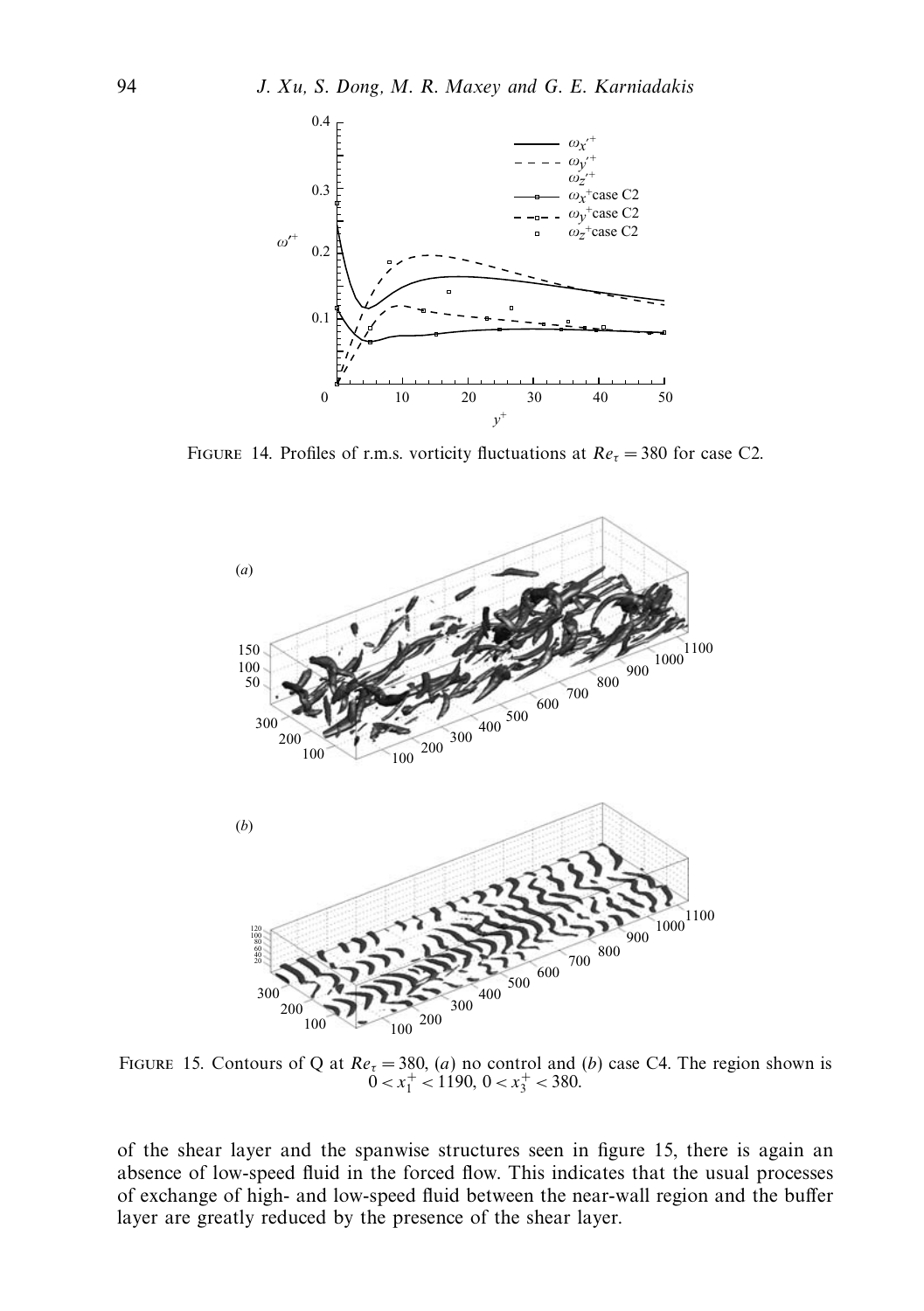

FIGURE 16. Contours of Q at  $Re_\tau = 380$  for case C5.

Figure 18 shows the instantaneous velocity fluctuations for  $u_1$  and  $u_2$  arranged as a quadrant plot at  $y^+=13.5$  for the base flow and case A2 at  $Re<sub>\tau</sub> = 135$ . This plane corresponds to the outer edge of the forcing. The fluctuations are scaled by  $u<sub>\tau</sub>$  of the base flow. As usual, there are strong contributions to the Reynolds shear stress from both the second and fourth quadrants. The streamwise velocity flucutations are comparable between the two cases; however, the  $u_2$  fluctuations are significantly lower for the forced flow and show no large deviations. The reduction in the friction velocity for case A2 is only 18 % and the changes in  $u_2$  are more significant than this.

At the higher Reynolds number of  $Re<sub>\tau</sub> = 380$ , figure 19 shows a similar quadrant plot of the instantaneous velocity  $u_1$ ,  $u_2$  fluctuations for cases C1 and C4 at  $y^+=11.3$ . For both cases,  $\lambda^+ = 12.9$  and the plane is just within the region of flow forcing. There are significant changes as *I* increases by a factor of two between the two cases shown. The fluctuations for C1 are not that different from those of the base flow, while for C4 there is both a reduction in  $u_2$  fluctuations and a change in the relative contributions of the quadrants to the Reynolds stress.

#### 4.4. Velocity–vorticity correlations

When the amplitude *I* of the forcing is strong and the shear layer is clearly evident, it is not difficult to see the changes in turbulence structure. At lower levels of *I* , there may still be substantial reduction of the skin friction and changes in the turbulence correlations. These may be more evident by considering the gradient of the mean Reynolds shear stress rather than the Reynolds stress alone.

Changes to the gradient of the Reynolds shear stress can be linked to vorticity flux terms. In general, the Reynolds stress gradient is

$$
\frac{\partial(\overline{u_i u_j})}{\partial x_j} = -\epsilon_{ijk}\overline{u_j \omega_k} + \frac{1}{2} \frac{\partial(\overline{u_j u_j})}{\partial x_i}.
$$
\n(4.3)

As the channel flow is homogeneous in the streamwise and spanwise directions and by selecting  $i = 1$ , we obtain

$$
\frac{\partial(\overline{u_1 u_2})}{\partial x_2} = -\overline{u_2 \omega_3} + \overline{u_3 \omega_2},\tag{4.4}
$$

where the terms  $\overline{u_2\omega_3}$  and  $\overline{u_3\omega_2}$  represent the vortex-transport and vortex-stretching contributions, respectively. Profiles for the three terms in (4.4) are shown in figure 20, comparing the results for cases C4 and C2 with that of the base flow. As the amplitude *I* is increased, the peak of the Reynolds stress gradient is reduced and shifted towards the wall. The vortex stretching term  $\overline{u_3\omega_2}$  is also reduced and the minimum again shifted towards the wall. For both, the most significant variations are confined to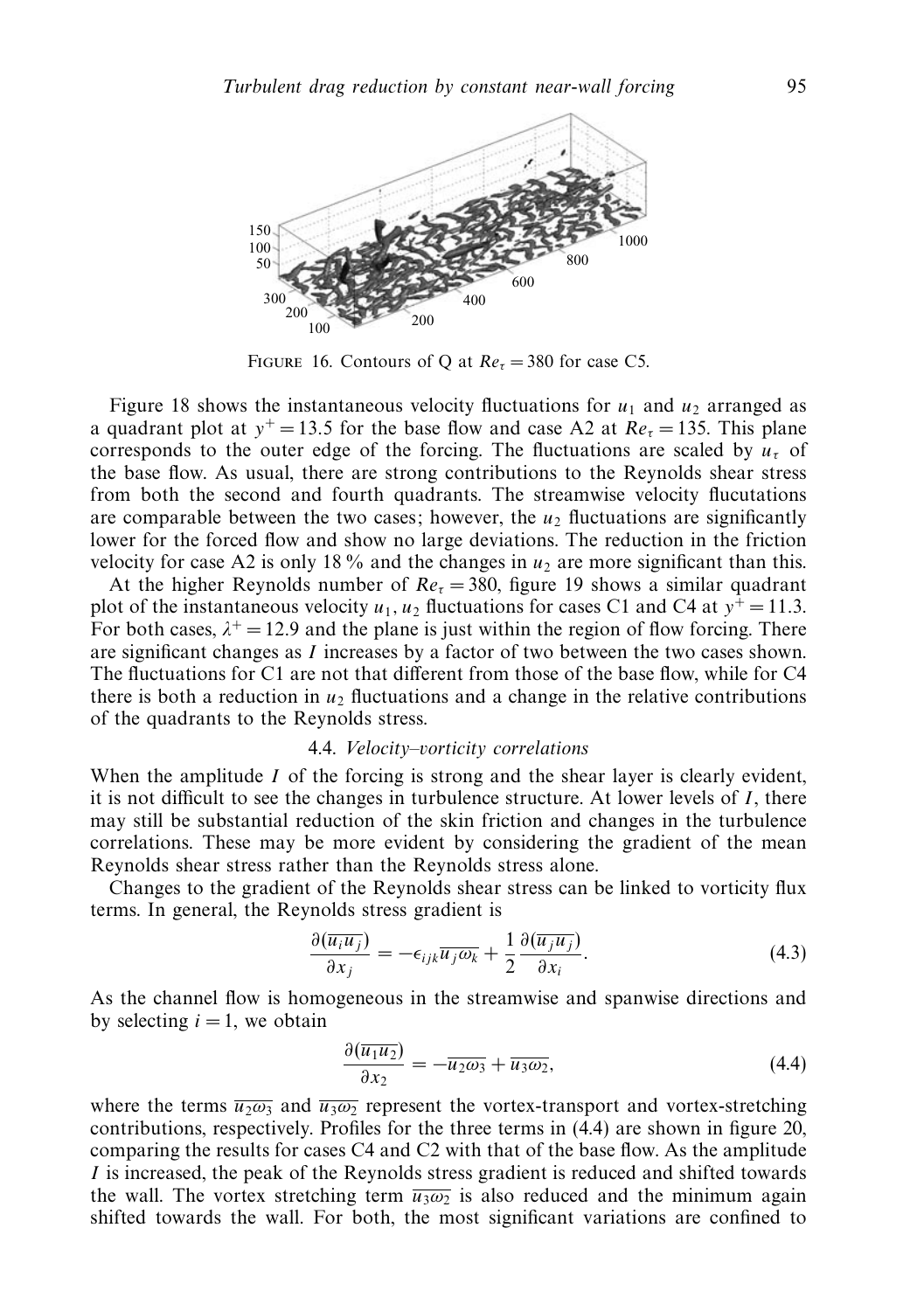

FIGURE 17. Contours of streamwise velocity in the  $(x_1, x_3)$ -plane at  $Re_\tau = 380$ , (*a*) no control and (*b*) case C4: (i)  $y^+=5$ ; (ii)  $y^+=10$ ; (iii)  $y^+=30$ .

 $y^+$  < 30. The vorticity transport term  $\overline{u_2\omega_3}$  is the wall-normal flux of spanwise vorticity flucutations, which in the base flow extends over a wider range. Within the forced shear layer,  $y^+$  < 13, this is not significantly altered. However the vortex transport is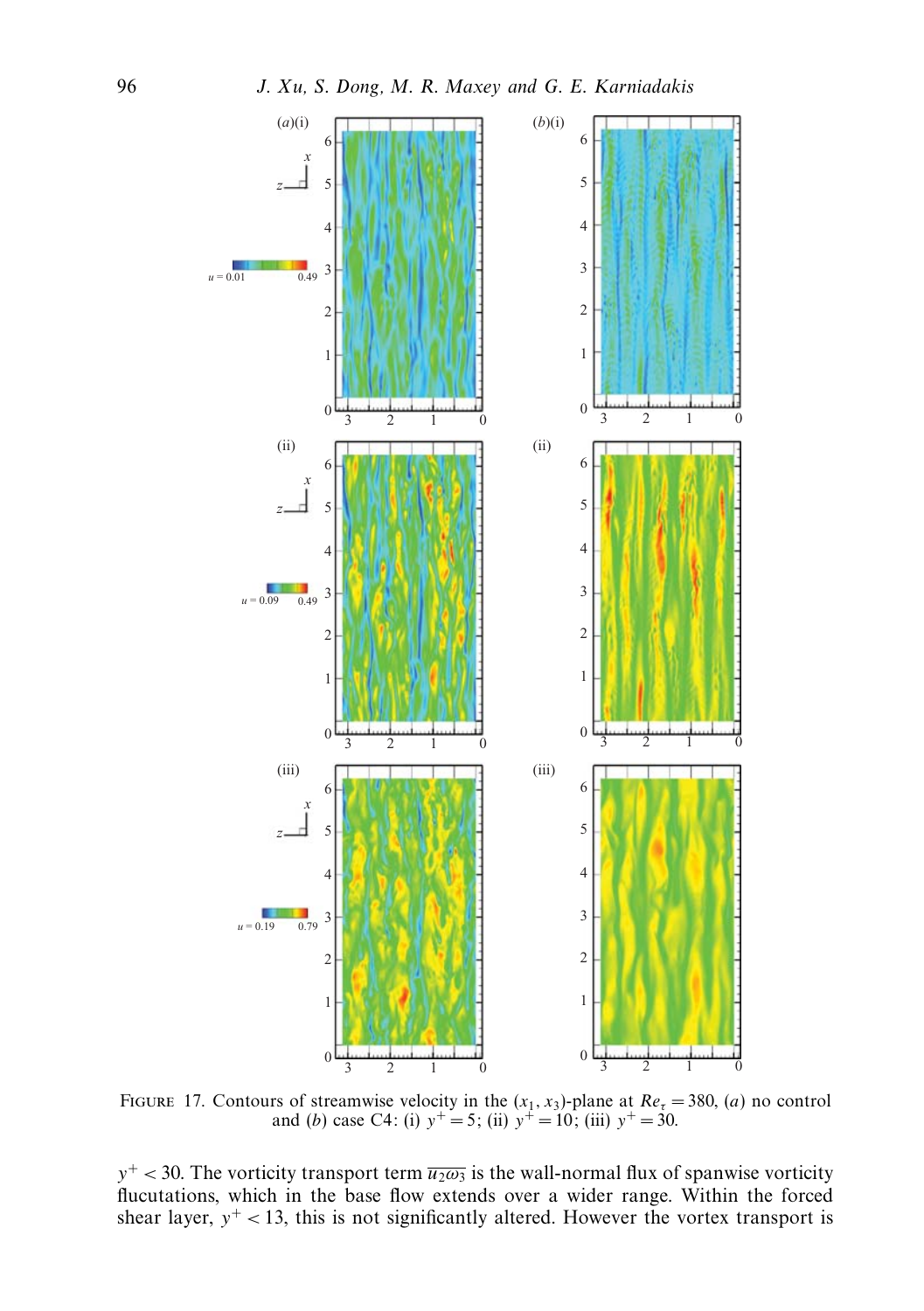

FIGURE 18. Quadrant plot for Reynolds shear stress for  $Re<sub>r</sub> = 135$ , (*a*) base flow; (*b*) case A2, at  $v^+ = 13.5$ .



FIGURE 19. Quadrant plot for Reynolds shear stress for  $Re_\tau = 380$ , (*a*) case C1; (*b*) case C4, at  $v^+ = 11.3$ .

reduced significantly in the buffer layer and beyond, consistent with a reduction of turbulent transport outside the shear layer.

The vortex-transport term  $\overline{u_2\omega_3}$  has been identified by Jimenez & Pinelli (1999) as an important part of the autonomous cycle of near-wall turbulence in a channel flow at low to moderate Reynolds numbers. They separately filtered and reduced the vortex-transport and vortex-stretching terms to determine how this would modify the generation of near-wall streaks. They found that reducing the vortex-transport term significantly reduced the streaks and the skin friction, whereas filtering the vortexstretching term  $\overline{u_3\omega_2}$  had little effect. Our results point to other factors also being involved.

### *5. Summary and discussion*

We have presented an alternative technique for turbulent drag reduction, providing an overview of the main observed features. The streamwise forcing leads to the formation of a strong mean shear layer near each wall and reduces the mean velocity gradient at the wall while shifting the maximum mean shear to  $y^+ = \lambda^+/2$ . For larger forcing amplitudes, a maximum drag reduction of 70 % is observed with a very large reduction of the Reynolds shear stress. Substantial drag reduction is achieved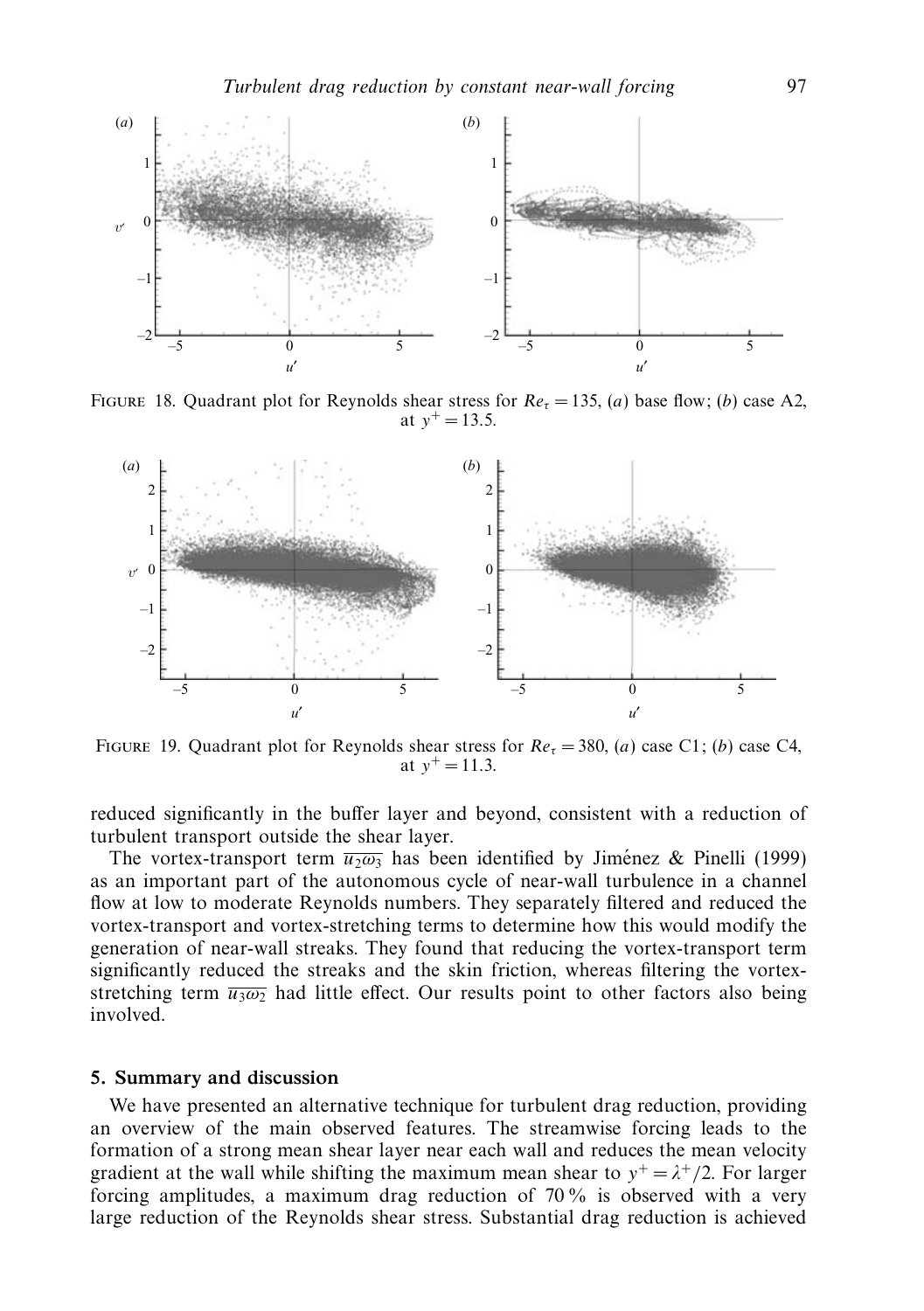

FIGURE 20. Profiles of (*a*) Reynolds stress gradient, (*b*) vortex stretching  $\overline{u_3\omega_2}^+$ , (*c*) vortex transport  $\overline{u_2\omega_3}^+$ : case C4,  $I^+ = 0.36$ ; case C2,  $I^+ = 0.27$ ; and base flow.

even for lower amplitudes. The streamwise forcing must be localized near the wall, preferably with  $\lambda^+$  < 13–15. The dynamics of the mean shear layer are characterized by the Reynolds number  $Re_S$ . Below  $Re_S \sim 120$ , the turbulent Reynolds stresses are uniformly reduced. In the approximate range  $Re<sub>S</sub> = 120-140$ , the shear layer gives rise to a local increase in the Reynolds stress at the wall and begins to create its own flow transition. For  $Re<sub>S</sub> > 140$ , more fully three-dimensional flow disturbances grow locally at the shear layer, limiting further reductions in drag.

The same controlling force is also effective in reducing the stresses during the transition process from laminar to turbulent flow. To this end, we have simulated the transition process in a channel flow at  $Re<sub>\tau</sub> = 135$ , starting from a laminar flow field. In figure 21, we plot the history of the pressure gradient for the controlled transition as well as the natural transition. In order to accommodate this transition, a small amount of noise was added initially to the laminar field. We see that during the transition there is an overshoot in the pressure drop (and correspondingly in the wall shear stress), which is substantially higher than the asymptotic mean value in the stationary state. However, the maximum peak in the controlled case is below the level of the turbulent wall shear stress for the uncontrolled case.

The practical implementation of this method of drag reduction poses obvious challenges. The first key issue is how to produce a retarding force within a distance from the wall corresponding to  $(\lambda^+/2)$  < 10. At high speeds (e.g. 20 m s<sup>-1</sup>), this physical distance is less than  $10 \mu m$  for a turbulent flow in water. On the other hand, the force amplitudes used here are smaller by an order of magnitude than the force levels used in turbulence control via travelling waves in Du  $&$  Karniadakis (2000). Ideally, the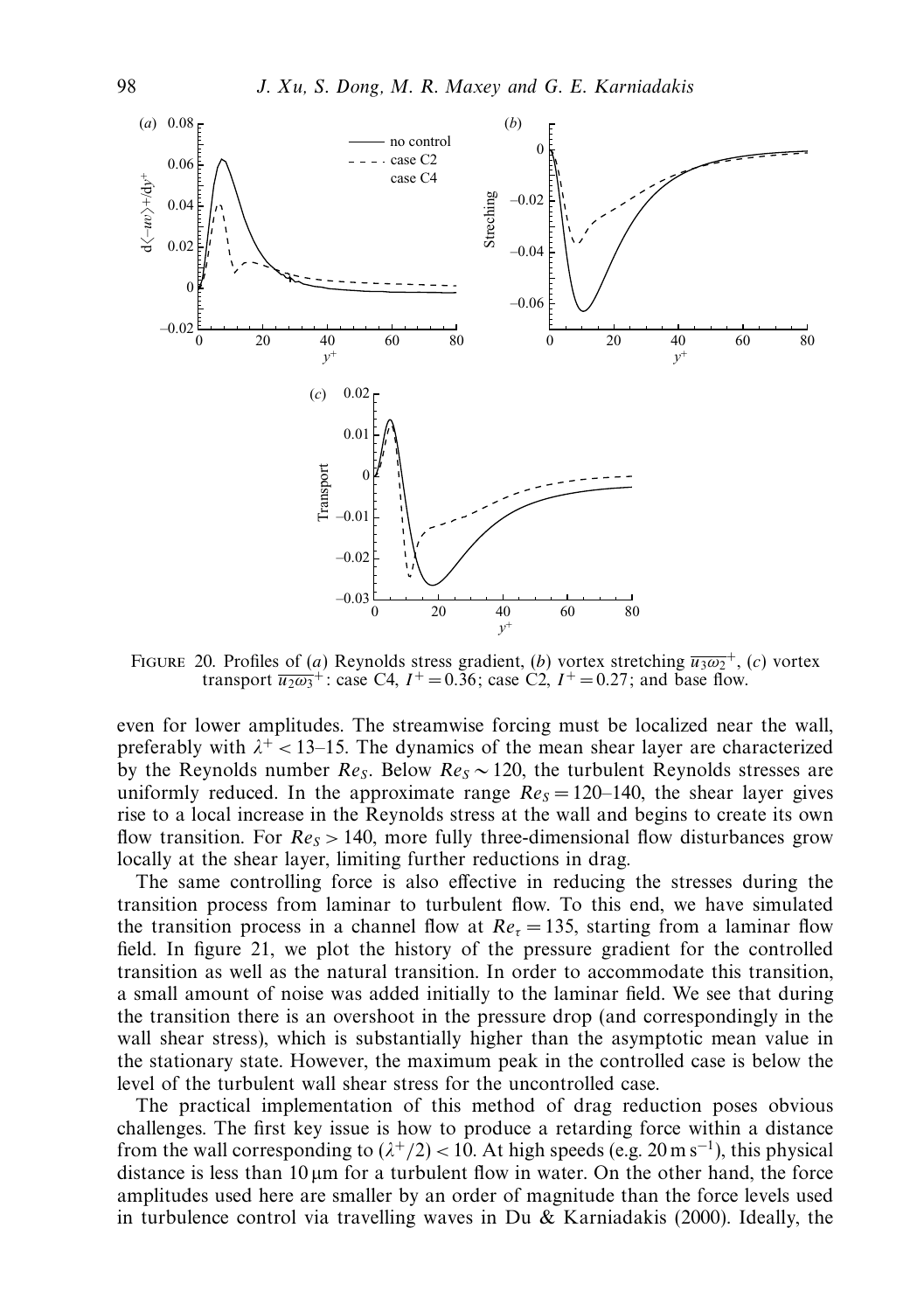

FIGURE 21. (*a*) Time history of pressure drop during transition in channel flow at  $Re<sub>\tau</sub> = 135$ . All values are normalized with the value of the uncontrolled flow in the turbulent state, *t* is in convective units. (*b*) Streamwise velocity profile in the laminar state at time indicated by A.

excitation force should have its maximum retardation away from the wall at about  $y^+ \approx 4$ .

One approach might be to attempt to use an electromagnetic Lorentz force produced by a combination of wall-mounted magnetic tiles and near-wall electric currents in a conducting fluid such as seawater. Crawford & Karniadakis (1997) used Lorentz forces to produce a positive, as opposed to negative, streamwise forcing of the flow adjacent to the wall and observed an increase in the skin friction. The Lorentz force has its maximum at the wall and decays exponentially to zero with distance from the wall; therefore, it never reverses direction and thus the required pressure drop is larger than otherwise. The second key issue is then to induce a positive streamwise force away from the wall that counterbalances the retarding force in order to realize the maximum possible drag reduction.

An example of the effect of a Lorentz type of force distribution applied at each of the walls is

$$
F_1(x_2) = -\rho I \{ 2 \exp(-h/\delta) \cosh(x_2/\delta) - \delta/h \},\tag{5.1}
$$

where locally near the wall the forcing decays on the length scale  $\delta$ . This forcing exerts no net force on the flow and there is a small, uniform positive force to compensate for the negative force near each wall. Numerical results at  $Re<sub>\tau</sub> = 135$  show that for *I* = 0.02 (*I*<sup>+</sup> = 0.073) and  $\delta/h = 0.017$  ( $\delta^+ = 2.3$ ) there is about a 13% reduction in the skin friction. For  $\delta/h = 0.04$  ( $\delta^+ = 5.4$ ), the skin friction is lower by 17%. However, if we consider the balance (3.3), we find that  $K_F = -0.164$  and  $-0.373$ , respectively, for the two cases. Thus, the direct effect of the forcing  $K_F$  accounts for the entire observed drag reduction for  $\delta^+ = 2.3$ , and for  $\delta^+ = 5.4$  there is an increase in the turbulence. Indeed, the profile of the Reynolds shear stress shows just over a 20% increase for this case. From this we may conclude that a Lorentz type of streamwise forcing of the flow will not be effective.

Finally, we comment on the power required to sustain the streamwise forcing and the flow through the channel. The negative streamwise forcing adjacent to the wall, in principle, extracts kinetic energy from the flow and the positive forcing further away from the wall supplies energy to the flow. Overall there is a net power input from the forcing that increases with the forcing amplitude. This will offset the power savings from the drag reduction and the reduction in the mean pressure gradient. At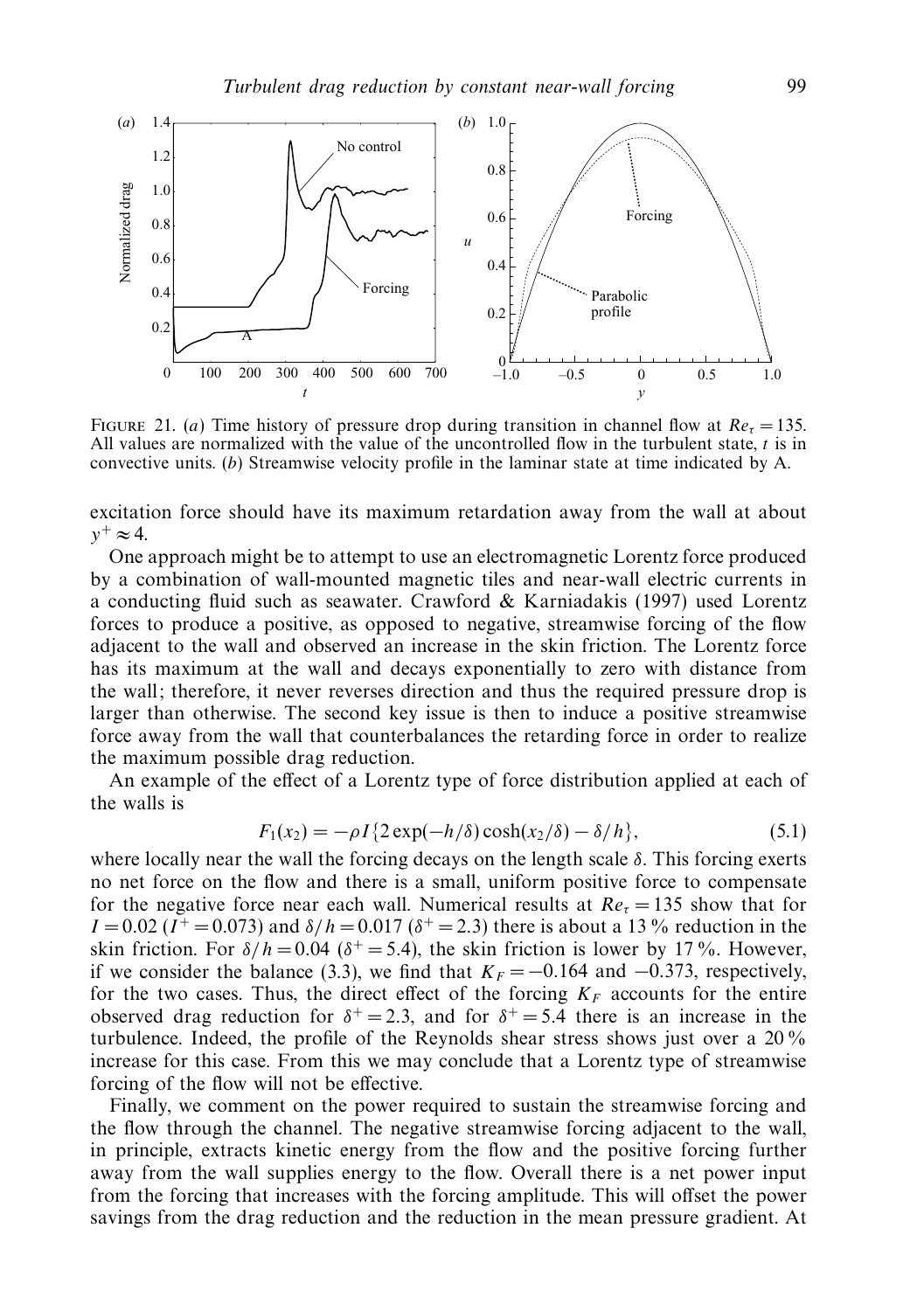$Re<sub>r</sub> = 135$ , with  $\lambda^{+} = 13.5$  and  $I^{+} = 0.073$  for case A1, the reduction in power required for the pressure gradient is 26  $\%$  while the net power required for the forcing is 10  $\%$ of the power input for the base flow, giving a total power savings of about 16 %. This drops to  $10\%$ , however, if the kinetic energy is not extracted by the negative streamwise forcing. At  $Re<sub>r</sub> = 380$ , case C4, there is an overall trade-off between the 70 % power savings from drag reduction and the power input for the forcing. This becomes a net increase in power of 17 % if the kinetic energy is not recovered from the flow by the negative portion of the streamwise force. At  $Re<sub>r</sub> = 633$ , case D3, there is a net increase in the power required. These estimates do not take into account issues such as the efficiency of the force actuator.

These observations are not peculiar to this technique for drag reduction. Quadrio  $\&$ Ricco (2004) report comparable results for drag reduction through spanwise oscillations of the walls. They give a detailed analysis of the efficiency and power savings. An intermittent forcing of the flow, or some other modification of the present technique, would be required to generate power savings at higher Reynolds numbers. The streamwise forcing is successful in reducing turbulence levels and this may be of value of itself for noise-reduction applications. Note what happens to the power supplied to the flow when the skin friction is reduced substantially. In both cases C4 and D3, the drag was reduced by 70%, the Reynolds shear stresses were greatly reduced as was the overall turbulence production. A simple estimate shows that the direct viscous dissipation of kinetic energy by the mean flow increases with the forcing amplitude. Using (4.1) to calculate the additional viscous dissipation within the shear layer, the ratio of the added dissipation rate to the power supplied by the mean pressure gradient of the base flow  $\rho u_\tau^2 U_B$  is  $(3/8\pi^2)(I^+)^2(\lambda^+)^3(u_\tau/U_B)$ . For case C4, this is approximately 60  $\%$  and 90  $\%$  for case D3.

While we may speculate about the practical issues of implementing this streamwise forcing technique for drag reduction, the results presented raise interesting fundamental issues about the interaction of an imposed near-wall shear layer with the turbulence.

Simulations were performed on the terascale computing system (TCS) at the Pittsburgh Supercomputing Center and on the Linux cluster at the National Center for Supercomputing Applications (NCSA). Additionally, this work was supported in part by a grant of HPC resources from the Arctic Region Supercomputing Center at the University of Alaska Fairbanks as part of the Department of Defense High Performance Computing Modernization Program.

Support by DARPA under the Friction Drag Reduction Program (ATO) is gratefully acknowledged. (The content of this paper does not necessarily reflect government policy and no official endorsement should be inferred.)

The authors wish to thank Professor B. Mikic of MIT for his helpful comments on the paper.

#### **REFERENCES**

- DEL ÁLAMO, J. & JIMÉNEZ, J. 2003 Spectra of the very large anisotropic scales in turbulent channels. Phys. Fluids **15**, L41–L44.
- DEL ALAMO, J., JIMÉNEZ, J., ZANDONADE, P. & MOSER, R. 2004 Scaling of the energy spectra of turbulent channels. J. Fluid Mech. **500**, 135–144.
- Bechert, D. & Bartenwerfer, M. 1989 The viscous flow on surfaces with longitudinal ribs. J. Fluid Mech. **206**, 105.